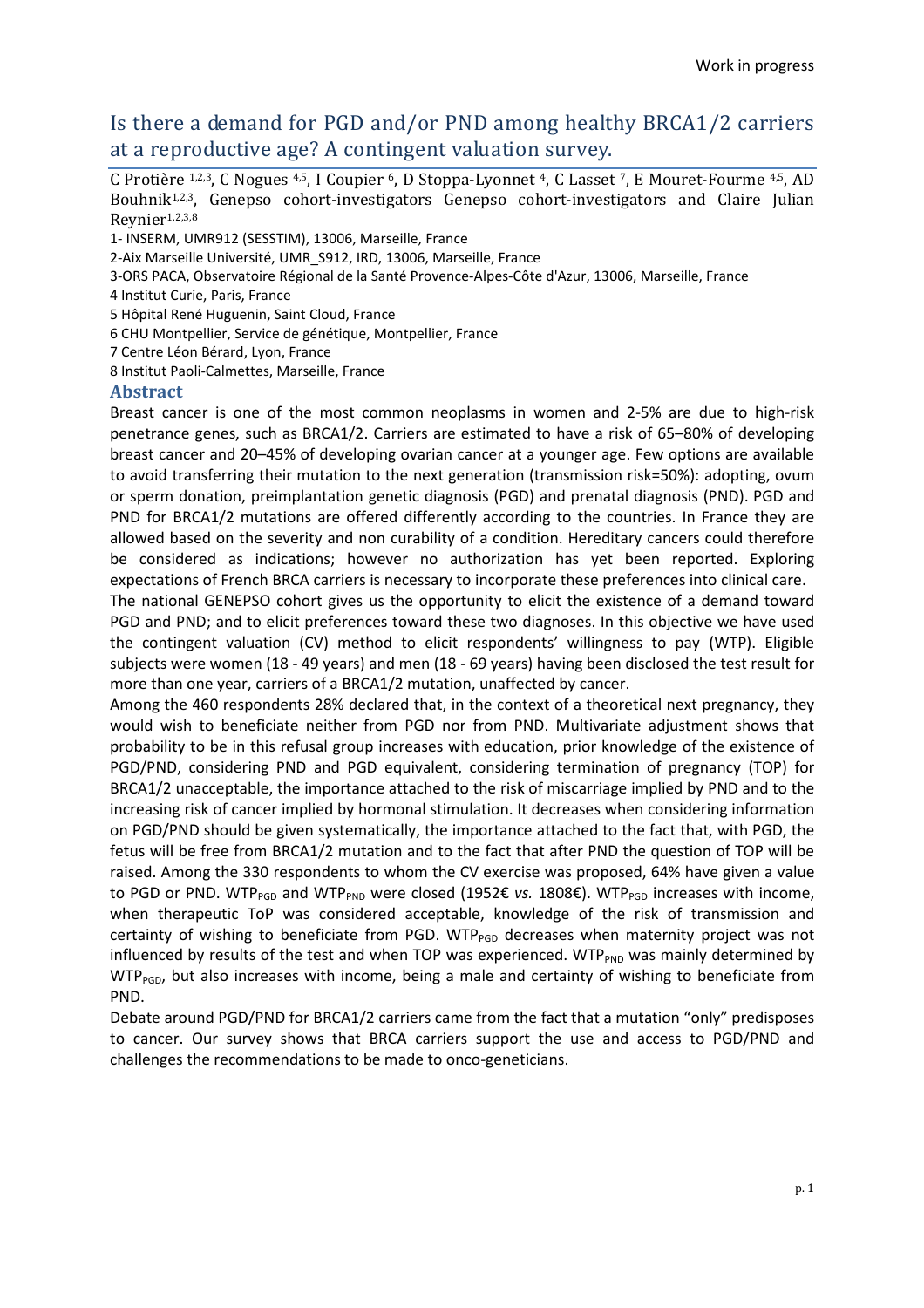# **Introduction**

Breast cancer is one of the most common neoplasm in women and between 2 and 5% are due to high-risk penetrance genes, such as BRCA1 and BRCA2 (Fortuny et al 2009). Carriers of mutations in these genes are estimated to have a lifetime risk of 65–80% of developing breast cancer and up to 20–45% of developing ovarian cancer (Antoniou et al 2003). Breast cancer in BRCA1/2 carriers may develop at a younger age than in the average population and women may also have a higher risk of bilateral disease or multiple neoplasms (Dekeuwer & Bateman 2013; Metcalfe et al 2004). Male BRCA2 mutation carriers also face a higher lifetime risk of breast and prostate cancer (Levy-Lahad & Friedman 2007). The probability of transmitting the mutation to each offspring is 50% and it has been shown that one of the main reasons for undergoing genetic testing of BRCA1/2 reported by individuals is to know if their children are at risk (Pasacreta, 2003; Meiser et al., 2006). Few options are available for those who wish to avoid transferring their mutation to the next generation: avoid to having children, ovum or sperm donation, preimplantation genetic diagnosis (PGD) and prenatal diagnosis (PND).

Recently a debate has been raised about extending the use of PGD and PND to include lower penetrance, late onset cancer such as hereditary breast and ovarian cancer (Clancy 2010). As an answer, the UK Human Fertilization and Embryology (HFEA) undertook, in 2005 and 2006, a public consultation (Menon et al 2007), and two French public bodies (the Agency of bio medicine and the National Cancer Institut (INCa) (D. Stoppa-Lyonnet & al. 2008) set up, in 2007, a working party to report the use of PND and PGD for hereditary forms of cancer (Dekeuwer & Bateman In press).

PGD and PND for BRCA1/2 mutations appear to be offered differently according to the countries (Quinn et al 2009c; Sagi et al 2009). For instance, in United Kingdom access to PGD and PND was authorized since May 2006 and depends of the perception of the severity by the couple, in USA it depends of the financial capacity of the couple, it was forbidden in Germany and has been approved in Israel by the National Bioethics Council. In France PGD and PND are allowed based on the severity and non curability of a condition. Hereditary cancers could therefore be considered as potential indications for PND or PGD. However it has been shown that the acceptability of PGD/PND for BRCA1/2 carriers was low among the French professionals in charge of giving these authorizations (Dekeuwer & Bateman In press; Julian-Reynier et al 2009). As far as we know no such authorization for a BRCA1/2 PGD/PND has yet been reported in France (Julian-Reynier et al 2012).

Whatever is the rule, these practices are emerging in industrialized countries, and carriers' attitudes, decision or hypothetical behaviors begun to be documented. To date, PGD is often exposed as a preferable alternative to PND avoiding the difficult decision of whether to terminate an affected pregnancy (Vergeer et al 1998). Thus studies mainly dealt only with PGD (Ormondroyd et al 2012; Quinn et al 2009b; Quinn et al 2010a; Sagi et al 2009; Staton et al 2008; Vadaparampil et al 2009), less often with PGD and PND (Fortuny et al 2009; Menon et al 2007), and none only with PND. Among survey dealing with both PGD and PND, the trend was to observe a higher proportion of respondents which found PGD acceptable compared to PND; although a preference for PND over PGD has also been found (Alsulaiman et al). Acceptability of PGD among those different surveyed population has been shown to vary with the severity of the condition, and in particular for adult onset condition such as breast and ovarian cancer (Alsulaiman et al). However, (Menon et al 2007) reported that 75% of 52 women BRCA1/2 carriers felt that it was acceptable to offer PGD for BRCA carriers, but 33% would consider PGD and 15% would consider PND for themselves. Similarly, (Fortuny et al 2009) reported that 61% and 74% of 77 men and women just before BRCA1/2 testing found respectively PGD and PND acceptable; and that 48% and 55% would consider PGD and PND for themselves if they were carriers. Similar rate of intention of resort to PGD for themselves were obtained (third of the sample) among a web-based survey of 962 women concerned with hereditary breast and ovarian cancer (composed of 49% of BRCA1/2 carriers, 35% of non carriers, and 16% of others) (Vadaparampil et al 2009); a survey among 111 women personally affected by hereditary breast and ovarian cancer (70% of BRCA1/2 carriers) (Quinn et al 2009b); and a survey among 228 men BRCA carriers or having a partner or first degree relative carrier (Quinn et al 2010a). In one web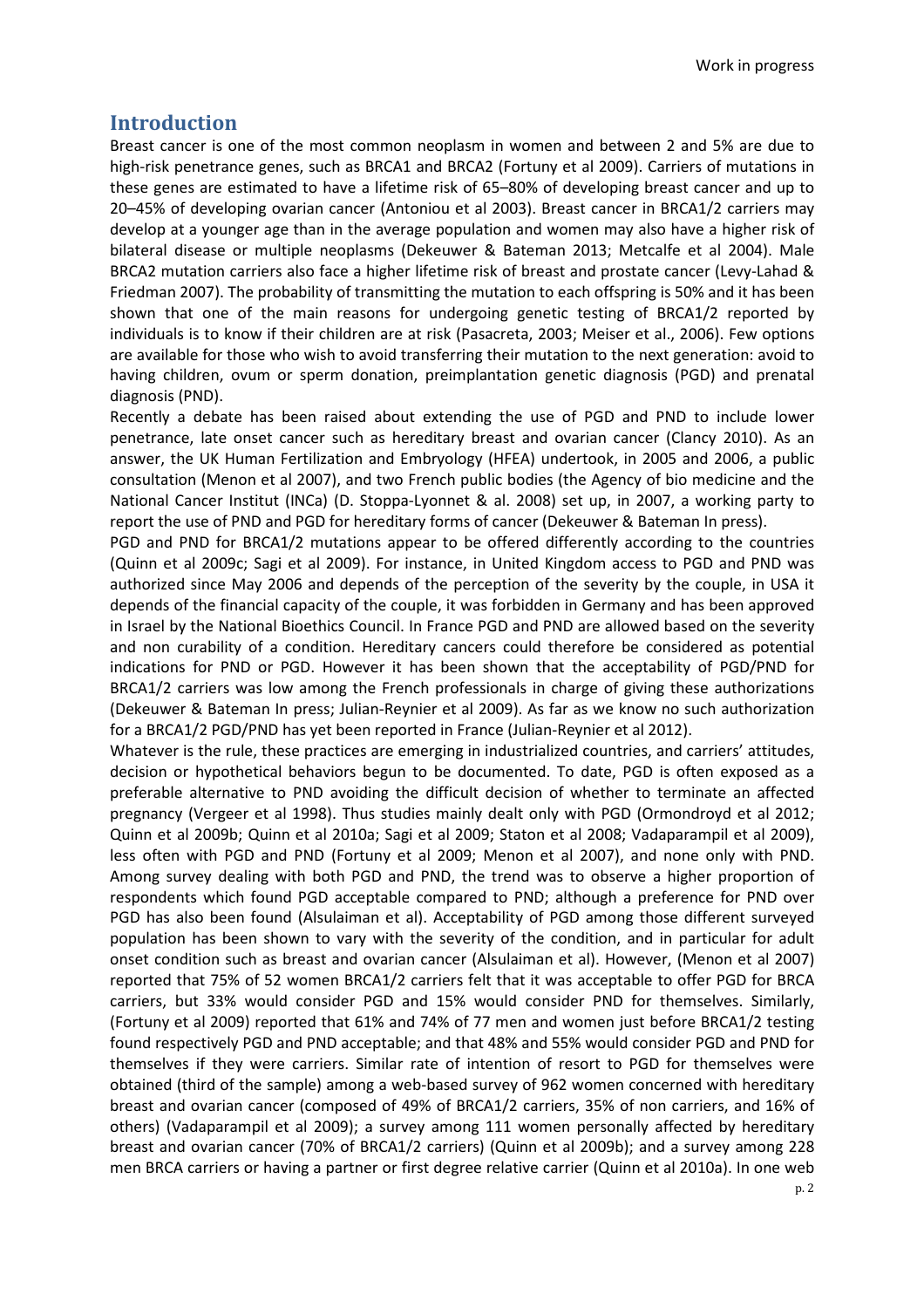based survey among 213 women BRCA1/2 carriers only 13% of them declared they would consider using PGD (Staton et al 2008).

Further research is necessary to explore the expectation of BRCA carriers of reproductive age to incorporate these preferences into clinical care and to allow the adaptation of the law to the progress of the sciences. To give us the means of a rigorous thought, it was necessary to know the opinions of the directly concerned persons (Menon et al 2007) and to explore the values they attributes to PGD and PND. If previous survey gives some elements of discussion, they have used little sample size (from 52 to 228) (Fortuny et al 2009; Menon et al 2007; Quinn et al 2010b)except for the web-based survey (n=961), but performed among heterogeneous respondents, they have often interviewed only women, and to our knowledge, none of them have reported the monetary value of both PGD and PND.

The national French GENEPSO cohort, (GENe Etude Prospective Sein Ovaire).(Andrieu et al 2006) gives us the opportunity to firstly elicit the existence of a potential demand from healthy women and men BRCA carriers of reproductive age toward both PGD and PND and to explore their characteristics; and secondly, when a demand was expressed, to explore their preferences toward these two diagnoses. In this objective we have used the contingent valuation (CV) method to elicit respondents' willingness to pay (WTP). The CV method is a stated preference approach designed to directly estimate welfare gains. Respondents are asked to consider a hypothetical scenario where they are asked to imagine that a market exists for the public program at stake. The exercise proceeds on the hypothetical contingency that such a market exists(Frew 2010). The CV method allows taking into account the whole attributes and the heterogeneous nature of the amenities to be valued (Carson et al 2000; Mitchell & Carson 1989; Protière et al 2004; Ryan 1996). The third objective was to determine factors associated with the variation of these monetary values.

# **Materials and Methods:**

#### **Sampling**

Eligible subjects were women aged between 18 and 49 years, and men aged between 18 and 69 years at time of the survey, carriers of a BRCA1/2 deleterious mutation, unaffected by cancer and having been disclosed the test result for more than one year at the time of the survey.

#### **Recruitment**

Participants were identified in the French GENEPSO cohort, (GENe Etude Prospective Sein Ovaire).(Andrieu et al 2006) The GENEPSO cohort consists of BRCA1/2 carriers recruited in a routine consultation context since 2000 among 29 cancer genetic clinics belonging to the French National Federation of Cancer Centers' Cancer Genetic Network.

# **Questionnaire**

The questionnaire was developed by a multidisciplinary working group of social scientists, clinicians, psychologists and a group of talks composed of women with a genetic predisposition to hereditary breast ovarian cancer (BRCA1/2 mutations).

#### *Sociodemographic characteristics*

Respondents were asked usual socio-economic characteristics (age, sex, marital status, professional activity, level of education, monthly income of the household and number of children) and if they were religious believer.

As the sample was better educated and then had a higher level of income compared to the general population (Table 1), those two variables were dichotomized to compare the highest class to the rest of the sample (Master or doctoral degree vs. other, and monthly household income  $>$  5000  $\epsilon$  vs other).

#### *Maternity project*

Respondents were asked if they had a maternity project in the next few years (yes, you are (your spouse is) pregnant / yes, you are trying to get pregnant / yes, you have a present desire to have a child / perhaps latter / no / you cannot anymore / you don't know). A new variable was created by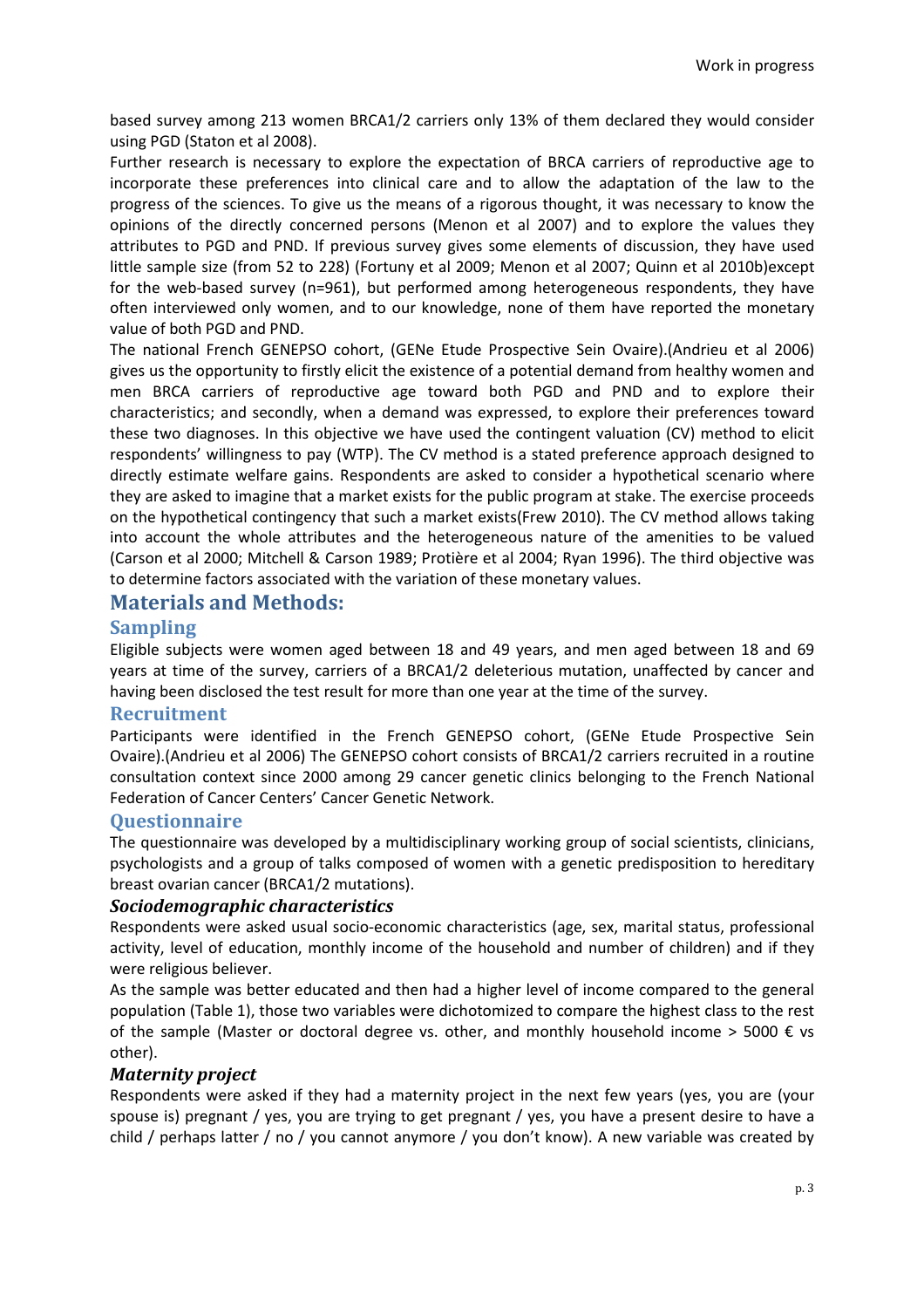grouping together respondents who have answered one of the three first propositions: maternity project (yes/no).

They were also asked whether the result of the genetic test had influenced their maternity project (yes, absolutely / yes, a little / no, not really / no, not at all / not concerned (family already made). A new variable was created grouping the positive negative answers to be compared to the other.

# *Perception of own health and family history*

To evaluate respondents' perception of their own heath, they were asked the following question: "Compared to someone of your age and gender, how would you rate your health status?" (Excellent / very good / good / fair / poor / don't know). This measure was dichotomized opposing the respondents who perceived their health as excellent or very good to the others.

Family history of breast/ovarian cancer was collected during the cancer genetic consultation. It included the number of women first and second degree relatives having had breast and/or ovarian cancer.

# *Knowledge and perception of risks*

Knowledge of the exact risk of transmission (50%) was evaluated by asking respondents: "According to you, the risk for a child to carry the BRCA1/2 mutation identified for her/his father is?" (Null / one of two (50%) /one of four (25%) / 100% / don't know). The same question was asked when the mutation was identified for the mother. In analysis, a new variable was used taken the value of 1 when respondents have given the exact answer (50%) for both the father and the mother and the value of 0 otherwise.

Perception of the own risk to develop a cancer was measured with the following question: "Compared to someone of your age and gender, you think your own risk of developing cancer is?" (very superior to average / superior to average / equal than average / inferior to average / very inferior to average). The measure was re-coded onto three categories: very superior to average / superior to average / equal or less than average.

# *Perception and behaviors toward PGD and PND*

Acceptability toward Therapeutic Termination of Pregnancy (TOP) for Down's syndrome first and for BRCA1/2 mutation after was evaluated by asking respondents whether they felt therapeutic TOP acceptable for themselves (yes, certainly / yes, rather / it depends / no, not really / no, certainly not / I don't know). For Down's syndrome, the variable was recoded onto three categories: yes, certainly /yes rather / others. For BRCA1/2 mutation, the variable was also recoded onto three categories, but not the same: Yes / It depends and don't know /No.

To ensure a common knowledge, a description of PGD and PND was given to respondents (fig 1), they were then asked to quote the importance they give to five characteristics of PGD and three characteristics of PND using a ten points Likert scale (from 1, very low to 10, very high). These latest variables were entered as specific ones. Respondents were also asked whether they considered that information about the possibility to access to PGD and PND should be given systematically (yes, totally / yes, perhaps / not really / not at all). In the analysis, the measure was dichotomized opposing the respondents who have answered yes totally to the others.

As a low participation rate to the CV exercise was expected (firstly because of the assumption of a high level of refusal toward PGD and moreover toward PND, and secondly because of the sensible aspect of the programs to be valued), we have asked respondents which sentence best reflects their opinion: 'PGD is preferable to PND', PND is preferable to PGD' or 'PGD and PND are equivalent'.

Before initiating the CV exercise, the context at time of the survey was exposed: that is to say revision of the French bioethics law concerning, among other things, the question of access criteria to PGD and PND. We have first evaluated respondents' theoretical demand for PGD and according to their answer they were asked, or not, their WTP for PGD. The same procedure was repeated for PND (cf. flow chart in Figure 2). The question of PGD and PND being sensible, particularly because respondents were directly concerned, we have chosen to evaluate first PGD as it seems to be more acceptable than PND in the literature.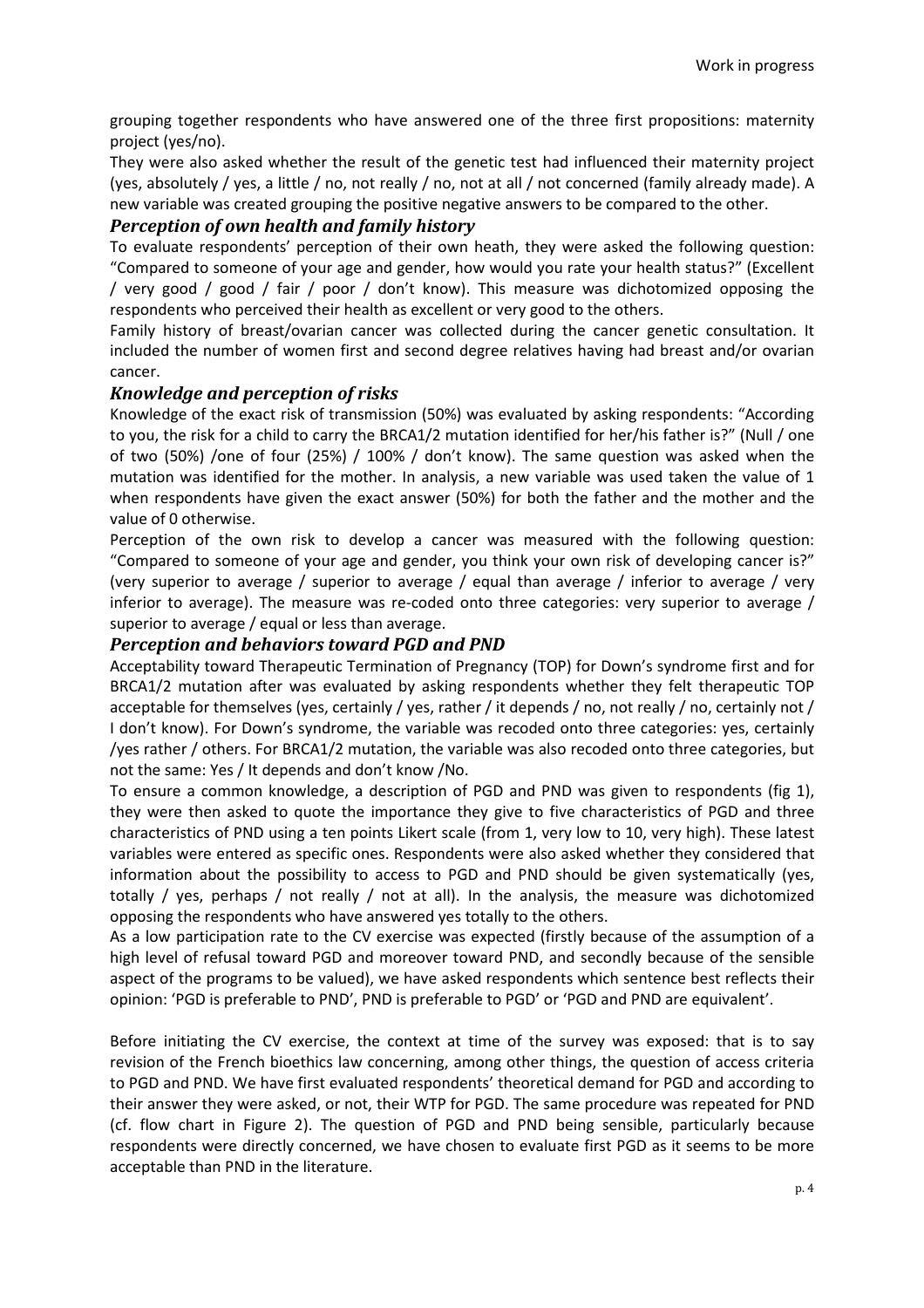# *Theoretical demand toward PGD/PND for a next pregnancy*

The theoretical demand of PGD/PND was evaluated by asking respondents the following question: "Imagine you wish to have a child and PGD/PND is accessible in France for men and women carriers of a *BRCA1/2* mutation. Would you want to benefit from it?" (yes, certainly / yes, probably / I don't know / no, not really / no, not at all). Respondents who give a negative answer were not asked the WTP question.

To distinguish respondents who have answered "yes" from respondents who have answered "I don't know", a dichotomous variable was created (sure/unsure). This variable was considered as a proxy of certainty of the wish to beneficiate.

# *CV exercise*

All respondents from the CV group received the following explanation: "Now we take an interest in the value you give to PGD/PND. A way to evaluate the intensity of this value is to ask you the maximum amount you are willing to pay. "They were then asked: "Imagining this technique is not funded by the health system, would you be willing to pay to beneficiate of it?" (yes/no). All respondents who were willing to contribute were asked the following question: 'How much is the maximum you will be willing to contribute to beneficiate from PGD/PND? Please bear in mind that your contribution would reduce what you have left to spend on other things'. Because it was a mailed survey and to facilitate answers, the following pre-coded scale was used  $(\epsilon)$ :1 to 10, 11 to 50, 51 to 100, 101 to 150, 151 to 300, 301 to 500, 501 to 1000, 1001 to 2000, 2001 to 5000, 5001 to 10000, 10001 to 20000 and more than 20000. The middle of each range was used to represent a respondent's value.

When there is a positive WTP value for one diagnosis and a missing value for the other, the missing value was replaced by a "zero", on the assumption that, if the respondent has given a value to one diagnosis, he could not be seen as a protestor and then could not be excluded of the sample. Respondents who have given a positive value to at least one diagnosis represented then the subsample of participants in opposition to protestors. A dummy variable was created to indicate when respondents have contributed to both diagnoses.

# **Statistical analysis**

The analysis was composed of three steps (Figure 2).

In the first step, the group of respondents who refused both PGD and PND (refusal group) were compared to the others (CV group).

In a second step (among the CV group), participants were compared to protestors. This second step allowed us to estimate the participation equation used to control for potential selection bias using Heckman procedure (Heckman 1979).

For this two first steps, comparison were made in term of socio-demographic characteristics, maternity project, perception of own health and family history, knowledge and perception of risks, and perception toward PGD and PND. Univariate analyses were performed using  $\chi^2$  for qualitative data and Student's t-test and one way analysis of variance (ANOVA) for continuous data. Multivariate adjustments were performed using a Probit model, all factors related to the dependent variable in univariate analyses (entry threshold: p<0.20) were initially introduced in the multivariate model, and then a backward selection procedure was performed and variables that remained significantly related at the p<0.05 level were retained in the final models. To allow interpretation of the model, marginal effects (effect of a unit change of a variable on the probability  $P(Y = 1 | X = x)$ , given that all other variables are constant) at the mean were presented. Goodness of fit was investigated based on the classification of observed and fitted values.

The third step concerned the WTP exercise. We first described mean WTP for PGD and PND. Following that, univariate analyses were performed to define eligible factors to be included in multivariate model. We performed first a three step procedure to take into account for the selection bias as well as the interdependence existing when several programs are evaluated in a joint CV study (Luchini et al 2003; Protière et al 2004; Protière et al 2003). This estimation method was proposed in (Lee et al 1980), who proved the consistency of the estimator and derived its asymptotic covariance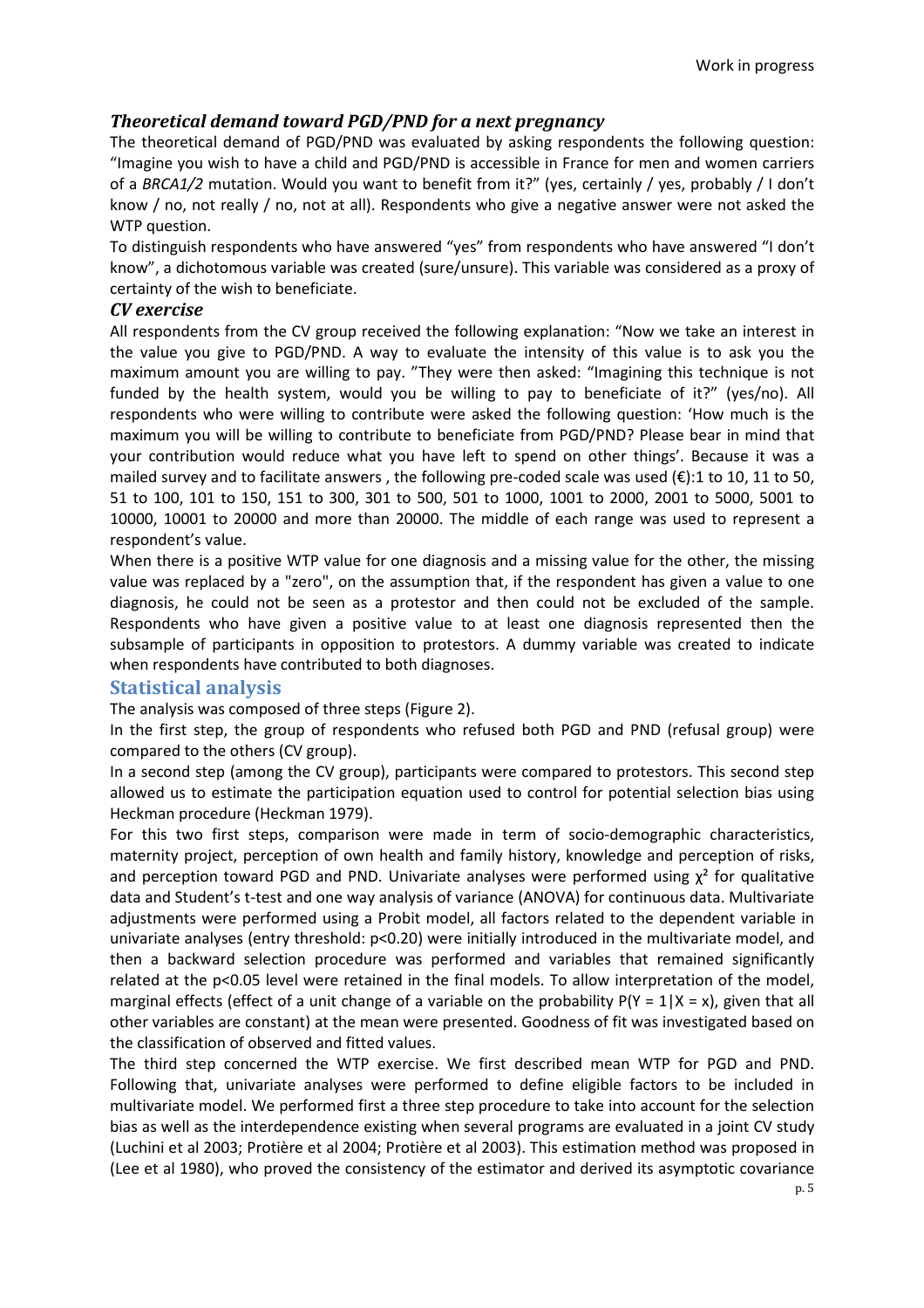matrix, and is known as the 'Heckman-Lee estimator' (Greene 2002). As the results showed no evidence for selection bias (results not shown), we have finally retained a simultaneous equation recursive model specification (Blau & Duncan 1967) to take interdependence between the evaluations of the two programs into account<sup>1</sup>. As in (Luchini et al 2003) the order of evaluation being the same (PGD before PND) we only introduced the value given to PGD (WTP PGD) as an endogen variable.

Analyses were performed with the STATA IC 10 software program.

To lighten the read of the tables, some of the variables that never presented significant statistical difference were only presented in Table 1. Three concerning PGD (PGD require a hormonal stimulation increasing the risk of cancer, PGD provided a 20% rate of success and PGD medicalized the pregnancy), two concerning socio-demographic characteristics (living with a partner and having a professional activity) and perception of own cancer risk.

# **Results**

 $\overline{a}$ 

Among the 605 carriers surveyed, 490 agreed to participate and send back their questionnaire (rate: 80.9%); 30 respondents were excluded from the analysis because of missing values in the outcome variables studied, yielding a final total of 460 questionnaires available for analysis. The average age of the sample was 39.89 ( $\pm$ 9.69) and it was composed of a lower proportion of men than women. It should be noted that because of the inclusion criteria men were significantly older than women (49.8 vs. 37.1 – p<0.001). The whole sample had a higher level of education and of resources compared to the general population.

# **First step: comparison between the refusal group and the CV group**

Among the 460 respondents, 198 (43.0%) declared that, in the context of a theoretical next pregnancy, they would not wish to beneficiate from PGD and 158 (34.3%) from PND (p<0.001). A total of 130 (28.3%) declared that they would not wish to beneficiate neither from PGD nor from PND. This group of respondents, which were then not asked the CV exercise (refusal group), was compared to the remaining respondents (CV group) (Table 1).

Multivariate adjustment shows that the probability to be in the refusal group increase when respondents were highly educated (from 14.7% *ceteris paribus*), when they had prior knowledge of the existence of PGD and/or PND (11.3%), when they considered PND and PGD being equivalent (13.6%) and, quite logically when therapeutic TOP for BRCA1/2 mutation was considered as unacceptable (26.2%). The probability to be in the refusal group also increase with the importance placed on the fact that PND by amniocenteses implied a risk of miscarriage (an increase of 2.4% with an increase of a unit of the score, *ceteris paribus*) and PGD require an hormonal stimulation increasing the risk of cancer (2.1%).

On the opposite, the probability of being in the CV group increase when considering the information on PGD and PND should be given systematically (19.3%), but also with the importance accorded to the fact that PGD allows to initiate the pregnancy with the quasi certitude that the fetus will not have the mutation (4.1%) and that after PND the question of therapeutic TOP will be raised (2.6%).

Although they don't remain significant in the multivariate model, some variables of specific interest were significant in the univariate analysis. A significant higher proportion of respondents has a maternity project in the refusal group compared to the CV group  $(31.5\% \text{ vs. } 20.6\% , p=0.013)$ suggesting that PGD and PND were less conceivable among respondents most directly concerned by the question. Respondents in the refusal group more often considered their health as excellent to very good (50.0% vs. 33.9%, p=0.001) and had more often prior knowledge of the existence of PGD

 $1$  The interdependence was confirmed by the high correlation of the error terms when independent regressions for each WTP values are performed (rho=0.9, p<0.0001).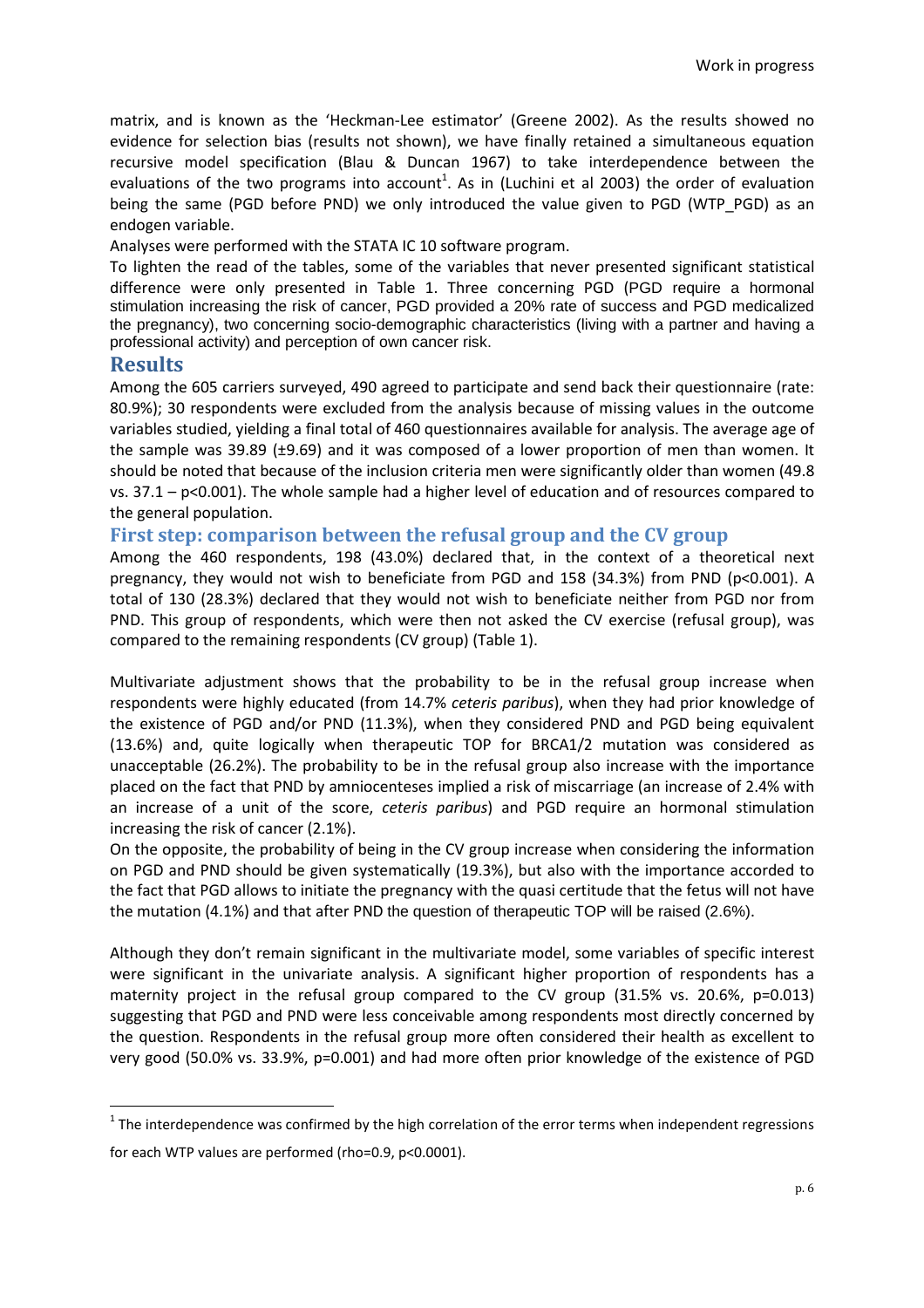and PND (67.7% vs. 51.5%, p=0.002) and they were more often believers (56.3% vs. 46.1%, p=0.051) compared to the CV group.

A surprising result is that in both groups PND is more often considered as preferable than PGD (a little more than one third of the sample), however a higher proportion of respondents from the CV group, compared to the refusal group, considered PGD as preferable than PND (28.5% vs. 17.7%, p=0.017).

The two groups of respondents do not statistically differ in term of age, number of children, marital status, having a professional activity and monthly household income, burden family (number of close relatives having had a cancer), perception of cancer risk or knowledge of the exact risk of transmission.

# **Second step: participation equation**

Among the 259 respondents who declared that they don't know if or they would like to beneficiate from PGD, 154 (59.5%) have given a positive WTP value (46.7% of the CV sample and 33.5% of the whole sample). Among the 301 respondents who don't know if or would like to beneficiate from PND, 180 (59.8%) have given a positive value (54.5% of the CV group and 39.0% of the whole sample).

Among the 330 respondents to whom the CV exercise was proposed, 211 (63.9%) were participants and have given at least a value to PGD and/or PND (45.9% of the whole sample).

Table 2 shows that the probability of being participant increase when respondents were from the highest class of income (19.2%), with the certainty of wishing to beneficiate from PGD (14.4%) and from PND (25.8%) and with the importance given to the fact that PGD allows to initiate the pregnancy with the quasi certitude the fetus will not have the mutation (4.1%).

The probability of being protestor increase when respondents have experienced miscarriage (19.5%) and considered PGD and PND being equivalent (16.9%).

The following variables significant in the univariate analysis do not remain significant in the probit model. Compared to protestors, participants gave a higher importance to the fact that PGD allow to avoid a potential decision of therapeutic ToP  $(7.86\pm2.18 \text{ vs. } 7.11\pm2.25, \text{ p}<0.001)$ . A smaller proportion of participants considered that results of the genetic test have not influenced their maternity project (44.1% vs. 55.5%, p=0.047), has experienced miscarriage (9.5% vs. 16.8%, p=0.050) and a higher proportion considered that PGD is preferable to PND (33.6% vs. 19.3%, p=0.006) compared to protestors.

#### **Third step: WTP values**

As shown in Table 3, WTP for PGD and PND were much closed (1952€ *vs.* 1808€, p>0.05). Fifty eight percent of respondents (n=123) have given a positive WTP value to both diagnoses, and in this case have generally given a similar or equal WTP value. A small part (n=88) has given a positive WTP to only one of the two diagnoses and, in this case has given a smaller WTP value compared to respondents who have given a positive value to both diagnosis. As expected this suggests the existence of interdependence between the two evaluated programs. Interestingly a higher proportion of respondents have given a positive WTP value to PND compared to PGD, a result that could be linked with the fact that PND is more often considered preferable than PGD (Table 1).

Let now turn to the explanatory variables of WTP for PGD and PND. Table 5 shows results of the simultaneous equation model. The WTP value for PGD increases when respondents were from the highest class of income which confirms the internal validity of our results and; quite logically when they considered that therapeutic TOP for Down's syndrome and BRCA1/2 mutation were acceptable. It also increases when respondents knew the exact risk of transmission of the BRCA1/2 mutation and; with certainty of wishing to beneficiate from PGD in the context of a theoretical future pregnancy. On the opposite, the WTP value for PGD decreased when respondents considered that the results of the genetic test had not influenced their maternity project and when they have experienced voluntary ToP.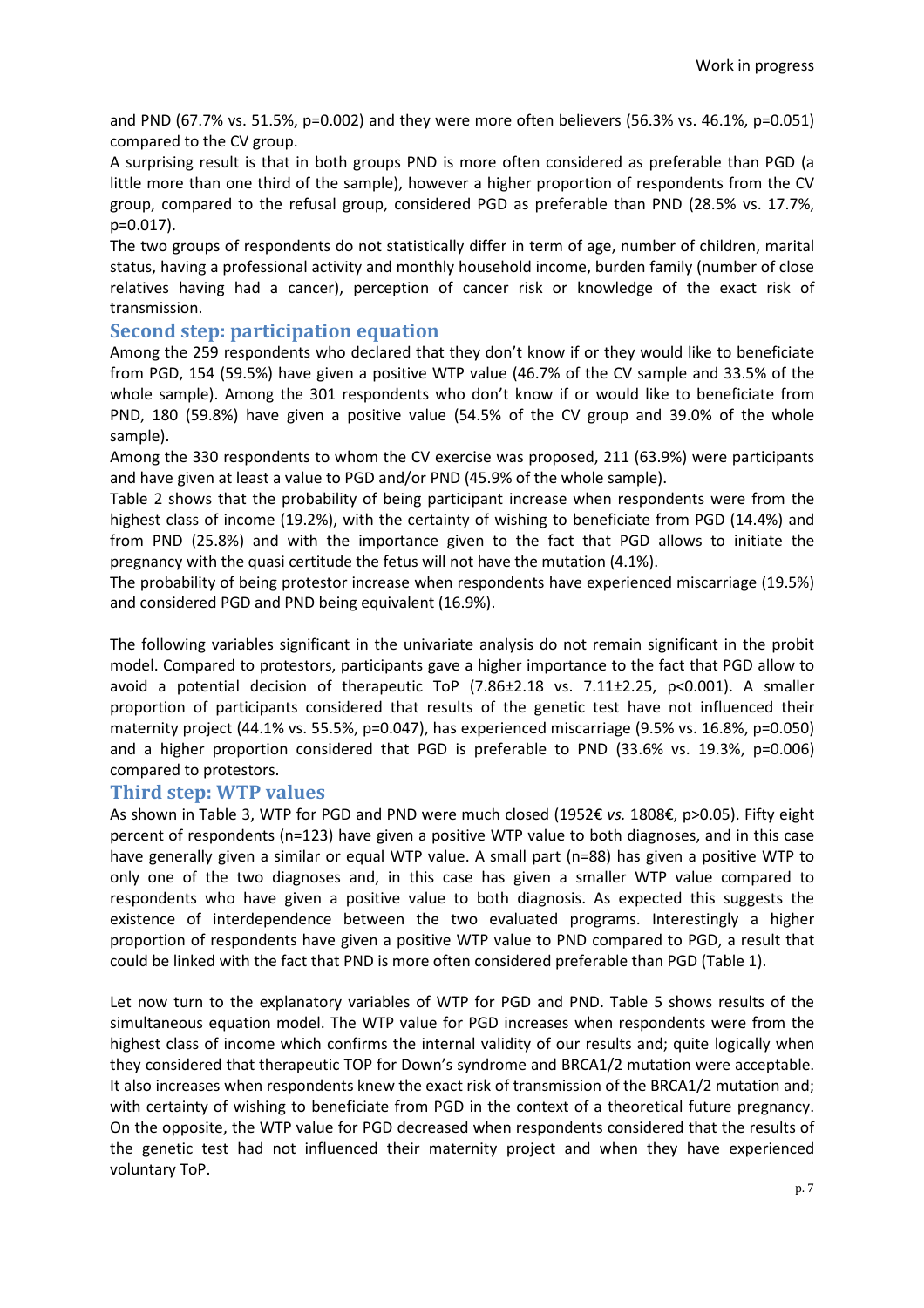The WTP value for PND, was mainly determined by the WTP value given to PGD, but also increased when respondents were from the highest level of income and with the certainty of wishing to beneficiate from PND in case of a future pregnancy. One additional variable that determines the variability of the WTP value for PND is the gender which could be explained knowing that men found ToP more acceptable than women (Julian-Reynier et al 2012).

Although they do not remain significant in the simultaneous equation model some of the variables significant in the univariate analysis (Table 4) deserved attention. Number of children was positively correlated with the WTP values given to both PGD (p<0.05) and PND (but only at the 10% level), which is a counter intuitive result; if we considered that the family is completed. Another counter intuitive result is the sign of the correlation between the value given to PND and the importance given to the fact that PND let the initiative of pregnancy to the couple (negative) and raised the question of therapeutic ToP (positive). In the first case respondents who have given a higher importance to the initiative of pregnancy most frequently preferred PND to PGD and have most often given a WTP value only for PND, and then have given a smaller WTP value (cf. Table 3). The opposite applied for the second case: respondents who have given a higher importance to the question of therapeutic ToP have given a value to both diagnoses.

# **Preliminary discussion**

This survey was, to our knowledge, the first investigating both PGD and PND supply and values among a large national cohort of healthy male and female BRCA1/2 carriers at a reproductive age (Lin et al 2013). The high participation rate (81%) shows the interest raised by the topic of PGD and PND among respondents. A little more than a quarter of the sample (28%) is firmly opposed to both PGD and PND. This proportion of refusal is in line with results from (Fortuny et al 2009; Menon et al 2007) and less than (Quinn et al 2009c; Vadaparampil et al 2009). The reasons of refusal among this high educated and informed group are directly linked with the opposition to therapeutic termination of pregnancy and the risk associated with PGD (hormonal stimulation) and PND (risk of miscarriage).

Among the remaining respondents (who have declared that they don't know if or they would like to beneficiate to at least one of the diagnosis) a majority (60%) have given a positive WTP value. That is to say nonetheless BRCA1/2 respondents were concerned with PGD and/or PND, but they were willing to contribute to beneficiate of them (they represent one third of the whole sample). Then our hypothesis of a massive rejection of PGD and/ PND is rejected. It is worth noting that our sample is nearly separated into three equivalent part: one third in opposition and even sometimes shock by PGD and PND, one third in favor, and one third in a more mitigate position. In accordance with the internal validity of CV surveys, participants (the ones who have given at least a positive WTP value to PGD or PND, 64% of the sample) had higher level of incomes and were more often certain of their wish to beneficiate from PGD and/or PND. They also gave a high importance to the certainty to initiate a pregnancy with the quasi certitude the fetus will not have the mutation. More interestingly, refusing to participate is correlated with a lack of preference between the two diagnoses and with an experience of miscarriage, suggesting that the impact of such an experience decrease the value of both diagnoses.

The interpretation of the WTP values obtained for PGD and PND is not straightforward. Indeed, they had given very close values to both diagnoses (1952€ for PGD and 1800€ for PND, median 225). This result could be interpreted in several ways. First respondents, in average, considered PGD and PND of equal values. However, although the general population is not suppose to know the cost of PGD nor PND, we may assume the reasonable assumption that every one evaluate the cost of PGD higher than the cost for PND (in particular knowing we have given to respondents a description of each procedure). For information, PGD price is 6800 $\varepsilon^2$  and PGD price is 675 $\varepsilon^3$ . From this point of view, the

l

 $2$  This amount is the price paid by a couple not covered by the French social security, strangers for instance, and who pay the totality of the treatment. This evaluation came from one of the 6 centers allowed to perform PGD in France (source cf. Isabelle Coupier)

 $3$  Based on the French social security tariff.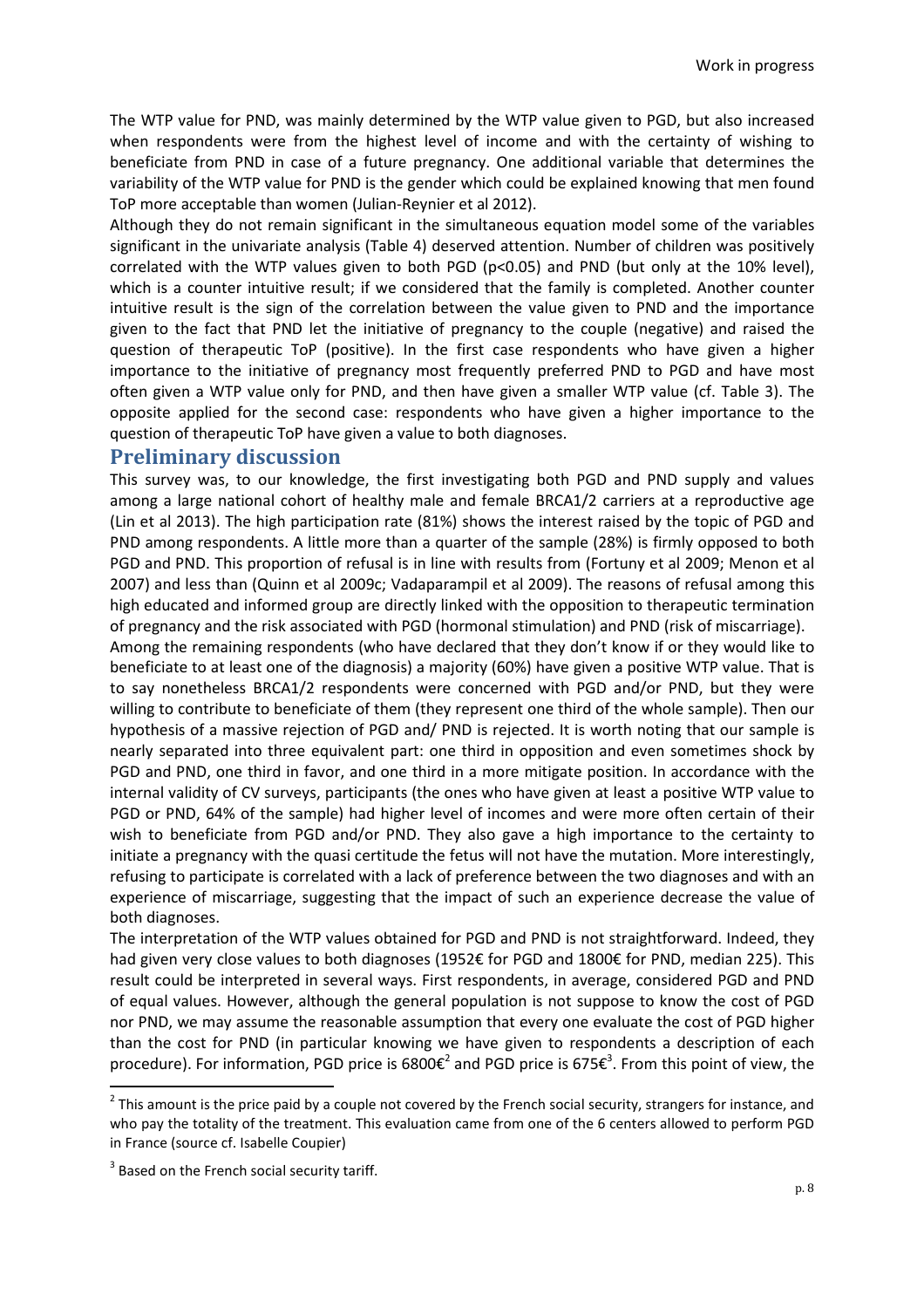second interpretation could be that respondents gave a higher value to PND. This interpretation is supported by a significant higher proportion of respondents refusing PGD (43%) than PND (34%) when they were considered separately, and by the higher proportion of respondents who have given a positive value to PND than to PGD (respectively 55% and 47% of the CV group) and by the higher proportion of respondents who have declared preferring PND to PGD (35%) than the opposite (25%).

The WTP values drawn from a CV survey are determined by the characteristics of the respondent and the characteristics of the contingent market. By their nature CV studies are only representations of the world, and it is highly unlikely that stated preferences will ever fully match revealed preferences (Smith 2003). However their purpose is to provide a structure to guide public decisions. We face here a clear limit of CV surveys used in the objective to discriminate between two amenities. A solution could have been to use the marginal approach who ask individuals to consider what program they prefer and then to reveal their maximum WTP (Shackley & Donaldson 2002). Because we have anticipated to obtain very few answer to the CV exercise, in part because of our assumption of a large rejection of PGD and PND, and moreover because of an assumption of a large rejection of the CV exercise itself, we have not retain this approach. Another limitation of our study is to have not randomly change the order of evaluation. The main reason of this choice was the feeling of some physicians that PND will not be seen as acceptable.

A third explanation could be that respondents have rather valued the idea of a potential access rather than each diagnosis separately perhaps because of the lack of knowledge about this relatively recent aspect of the subject. This third explanation is supported by the amount given according to the number of diagnosis for which a value was given. When a value was given to only PGD, the value is nearly 1827€ which is more than three time higher than the 556€ given for PND alone. In this case the value better match the amount expected given the nature of each diagnosis. When respondents have given a value to both diagnoses, the amount is around 2800€ for PGD and PND. This could be related to the anchor effect only. However, as already shown in the field of oncology in general (Protière et al 2011) respondents have expressed a high desire of information and a wish for divulging this information to the whole population at high risk of HBOC.

Another point has to be considered. If we consider WTP values as a measure of the strength of preferences, we also have to consider the consequences of each option. In the case of PGD, the risk is reported on the mother (risk of cancer increased by the hormonal stimulation) and the rate of success is relatively poor (20%). On the other hand, PND reported the risk on the fetus (termination of pregnancy, but also on the parents, because of the psychological burden associated with a termination of pregnancy). This another limit of our study and a qualitative follow up would have help to conclude. At this point it is interesting to observe that comparison of direct rank ordering (respondents were asked which of the two option they prefer) and indirect ordering is quite consistent (see table A1 in appendix). Respondents have given a higher mean WTP value to the preferred option (3051€ for PGD and 2439€ for PND when PGD is preferred and 819€ for PGD and 1121€ for PND, when PND is preferred) and equivalent mean WTP values when the two option are considered as equivalent (1684€ for PGD and 1517€ for PND). It is worth noting that the mean WTP for PND is higher when PGD is preferred (2439€) than the one when PND is preferred (1121€), because of the anchor effect.

# **Conclusion**

Debate around the use of PGD and PND for BRCA1/2 carriers came mainly from the fact that a mutation predisposes to but does not guarantee the development of cancer and that most cancers would not develop until adulthood (Tung 2011). Our survey, consistently with previous one shows that BRCA carriers support the use of PGD (60% to 75%) and that fewer of them would personally consider the procedure for themselves (Fortuny et al 2009; Menon et al 2007; Quinn et al 2009a; Vadaparampil et al 2009), in particular, our results have shown a lower demand among directly concerned respondents (actual maternal project) as already shown by (Menon et al 2007). More specifically, our results show a demand for PGD and PND access. The demand seems to be not necessarily for themselves but rather for the availability of this option and that it should be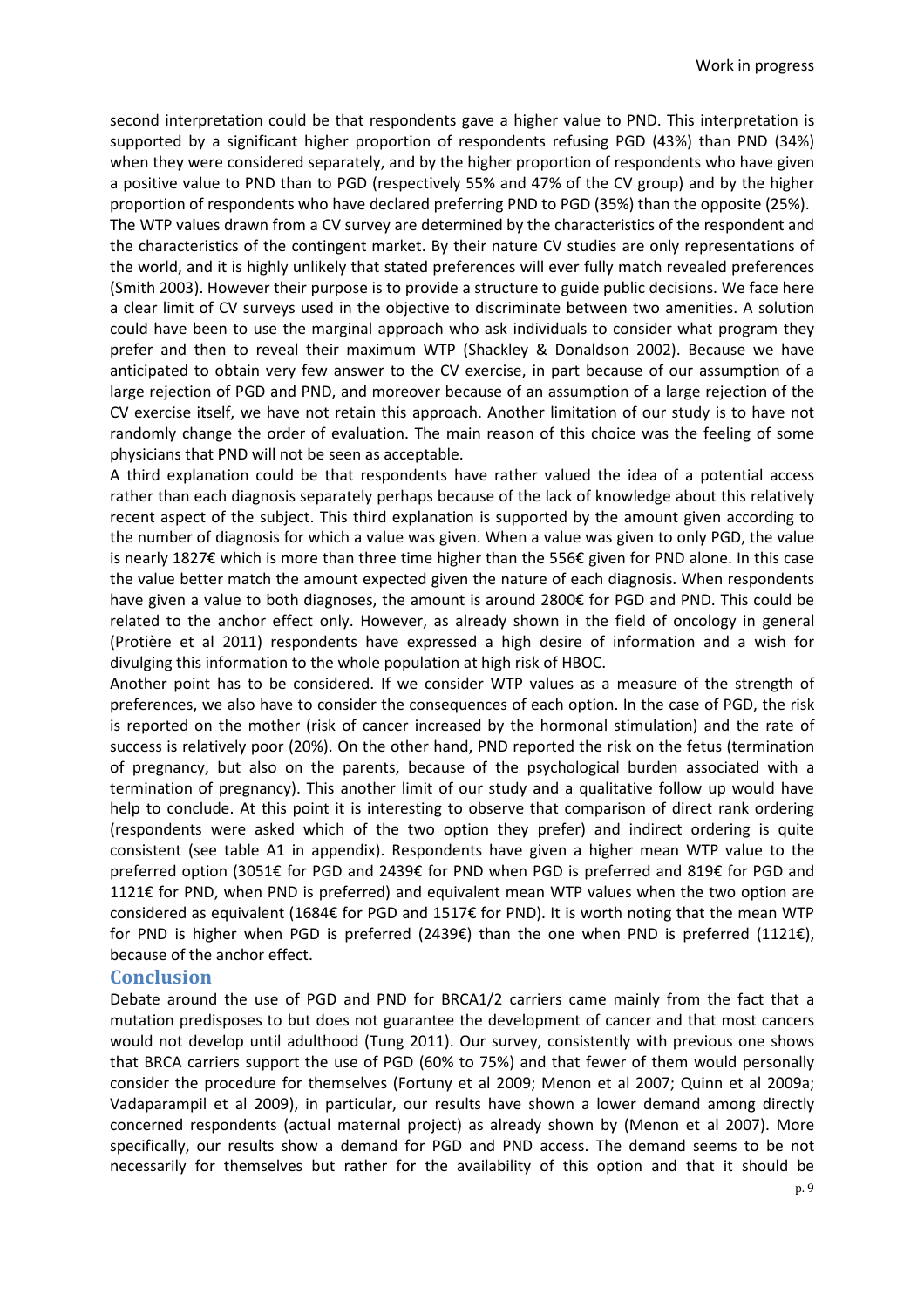integrated in the process of decision. The larger demand and the higher proportion of respondents who have accepted to give a WTP value than expected (knowing the delicate nature of our purpose) should be integrated in future revision of the bioethics low.

Those results emphasized the difficult question of the recommendations which could be made to the onco-geneticians. Indeed in one hand a clear wish for a systematic information and for access to PGD and PND were observed, suggesting that they should answer to these demands, but on the other hand talking about the existence of PGD and PND whereas they were, in facts, not applied in France. The question is complicated by the existence if several genetics tests on the web.

Ethical objections toward PGD and PND have resulted in a wide range of acceptability and regulation rules in developed countries. Additional survey are needed among international populations and more specifically among younger population more in age to procreate.

#### **References**

- Alsulaiman A, Al-Odaib A, Al-Rejjal R, Hewison J. Preimplantation genetic diagnosis in Saudi Arabia: parents' experience and attitudes. *Prenat Diagn* 30:753-7
- Andrieu N, Easton DF, Chang-Claude J, Rookus MA, Brohet R, et al. 2006. Effect of chest X-rays on the risk of breast cancer among BRCA1/2 mutation carriers in the international BRCA1/2 carrier cohort study: a report from the EMBRACE, GENEPSO, GEO-HEBON, and IBCCS Collaborators' Group. *J Clin Oncol* 24:3361-6
- Antoniou A, Pharoah PD, Narod S, Risch HA, Eyfjord JE, et al. 2003. Average risks of breast and ovarian cancer associated with BRCA1 or BRCA2 mutations detected in case Series unselected for family history: a combined analysis of 22 studies. *Am J Hum Genet* 72:1117-30
- Blau P, Duncan O. 1967. *The American Occupational Structure*. New York: Wiley
- Carson RT, Flores N, Meade NF. 2000. Contingent valuation: controversies and evidence. *Environmental and Resource Economics*
- Clancy T. 2010. A clinical perspective on ethical arguments around prenatal diagnosis and preimplantation genetic diagnosis for later onset inherited cancer predispositions. *Familial Cancer* 9:9-14
- D. Stoppa-Lyonnet, al. e. 2008. Diagnostic prénatal, interruption médicale de grossesse, diagnostic préimplantatoire et formes héréditaires de cancers. Rapport rédigé à la demande de l'Agence de la Biomédecine et de l'Institut National du Cancer.
- Dekeuwer C, Bateman S. 2013. Much more than a gene: hereditary breast and ovarian cancer, reproductive choices and family life. *Medical, health care and philosophy* 16:231-44
- Fortuny D, Balmana J, Grana B, Torres A, Ramon y Cajal T, et al. 2009. Opinion about reproductive decision making among individuals undergoing BRCA1/2 genetic testing in a multicentre Spanish cohort. *Hum Reprod* 24:1000-6
- Frew EJ. 2010. Benefit assessment for cost-benefit analysis studies in health care using contingent valuation methods. In *Applied Methods of Cost-Benefit Analysis in Health Care*, ed. E McIntosh, PM Clarke, EJ Frew, JJ Louviere, pp. 97-118. Oxford: Oxforf University Press
- Greene WH. 2002. *Econometric Analysis*: Prentice Hall
- Heckman JJ. 1979. Sample selection bias specification error. *Econométrica* 47:153-61
- Julian-Reynier C, Chabal F, Frebourg T, Lemery D, Nogues C, et al. 2009. Professionals assess the acceptability of preimplantation genetic diagnosis and prenatal diagnosis for managing inherited predisposition to cancer. *Journal of Clinical Oncology* 27:4475-80
- Julian-Reynier C, Fabre R, Coupier I, Stoppa-Lyonnet D, Lasset C, et al. 2012. BRCA1/2 carriers: their childbearing plans and theoretical intentions about having preimplantation genetic diagnosis and prenatal diagnosis. *Genetic and Medicine*
- Lee L, Maddala G, Trost R. 1980. Asymptotic Covariance Matrices of Two-Stage Probit and Two-Stage Tobit Methods for Simultaneous Equations Models with Selectivity. *Econometrica* 48:491-503
- Levy-Lahad E, Friedman E. 2007. Cancer risks among BRCA1 and BRCA2 mutation carriers. *Br J Cancer* 96:11-5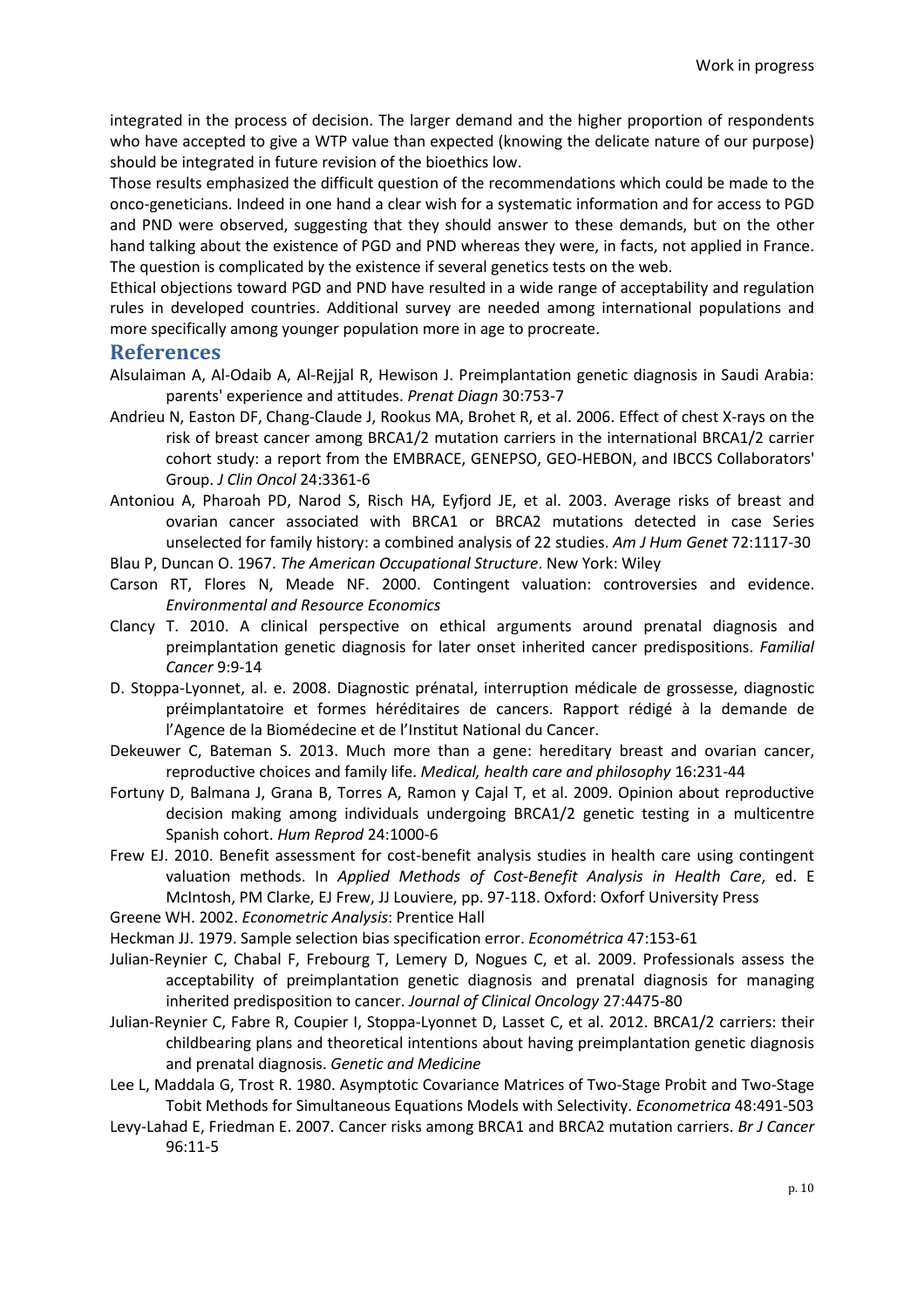- Lin PJ, Cangelosi MJ, Lee DW, Neumann PJ. 2013. Willingness to pay for diagnostic technologies: a review of the contingent valuation literature. *Value Health* 16:797-805
- Luchini S, Protière C, Moatti JP. 2003. Evaluating several willingness to pay in a single contingent evaluation: application to health care. *Health Economics* 12:51-64
- Menon U, Harper J, Sharma A, Fraser L, Burnell M, et al. 2007. Views of BRCA gene mutation carriers on preimplantation genetic diagnosis as a reproductive option for hereditary breast and ovarian cancer. *Hum Reprod* 22:1573-7
- Metcalfe K, Lynch HT, Ghadirian P, Tung N, Olivotto I, et al. 2004. Contralateral breast cancer in BRCA1 and BRCA2 mutation carriers. *J Clin Oncol* 22:2328-35
- Mitchell RC, Carson RT. 1989. *Using surveys to value public good. The contingent valuation method*. Washington: Resources for the future
- Ormondroyd E, Donnelly L, Moynihan C, Savona C, Bancroft E, et al. 2012. Attitudes to reproductive genetic testing in women who had a positive BRCA test before having children: a qualitative analysis. *Eur J Hum Genet* 20:4-10
- Protière C, Donaldson C, Moatti JP, Luchini S, Shackley P. 2004. The impact of information on nonhealth attributes on willingness to pay for multiple health care programmes. *Social Science & Medicine* 58:1257-69
- Protière C, Luchini S, Moatti JP. 2003. Why joined evaluation is a good tool for constructing preferences in contingent valuation? *4th World Congress of the International Health Economics Association (IHEA), Global Health Economics: Bridging Research and Reforms*. San Francisco - USA
- Protière C, Moumjid N, Le Corroller Soriano AG, Bouhnik AD, Moatti JP. 2011. Heterogeneity of cancer patient information seeking behaviors. *Medical Decision Making* 32:362-75
- Quinn G, Vadaparampil S, King L, Miree C, Friedman S. 2009a. Conflict between values and technology: perceptions of preimplantation genetic diagnosis among women at increased risk for hereditary breast and ovarian cancer. *Familial Cancer* 8:441-9
- Quinn G, Vadaparampil S, Wilson C, King L, Choi J, et al. 2009b. Attitudes of high-risk women toward preimplantation genetic diagnosis. *Fertility and Sterility* 91:2361-8
- Quinn GP, Vadaparampil ST, Bower B, Friedman S, Keefe DL. 2009c. Decisions and ethical issues among BRCA carriers and the use of preimplantation genetic diagnosis. *Minerva Med* 100:371-83
- Quinn GP, Vadaparampil ST, Miree CA, Lee JH, Zhao X, et al. 2010a. High risk men's perceptions of pre-implantation genetic diagnosis for hereditary breast and ovarian cancer. *Hum Reprod* 25:2543-50
- Quinn GP, Vadaparampil ST, Tollin S, Miree CA, Murphy D, et al. 2010b. BRCA carriers' thoughts on risk management in relation to preimplantation genetic diagnosis and childbearing: when too many choices are just as difficult as none. *Fertil Steril* 94:2473-5
- Ryan M. 1996. Using willingness to pay to assess the benefits of assisted reproductive techniques. *Health Economics* 5:543-58
- Sagi M, Weinberg N, Eilat A, Aizenman E, Werner M, et al. 2009. Preimplantation genetic diagnosis for BRCA1/2--a novel clinical experience. *Prenat Diagn* 29:508-13
- Shackley P, Donaldson C. 2002. Should we use willingness to pay to elicit community preferences for health care? New evidence from using a 'marginal' approach. *Journal of Health Economics* 21:971-91
- Smith RD. 2003. Construction of the contingent valuation market in health care: a critical assessment. *Health Economics* 12:609-28
- Staton A, Kurian A, Cobb K, Mills M, Ford J. 2008. Cancer risk reduction and reproductive concerns in female BRCA1/2 mutation carriers. *Familial Cancer* 7:179-86
- Tung N. 2011. Management of women with BRCA mutations: a 41-year-old woman with a BRCA mutation and a recent history of breast cancer. *Jama* 305:2211-20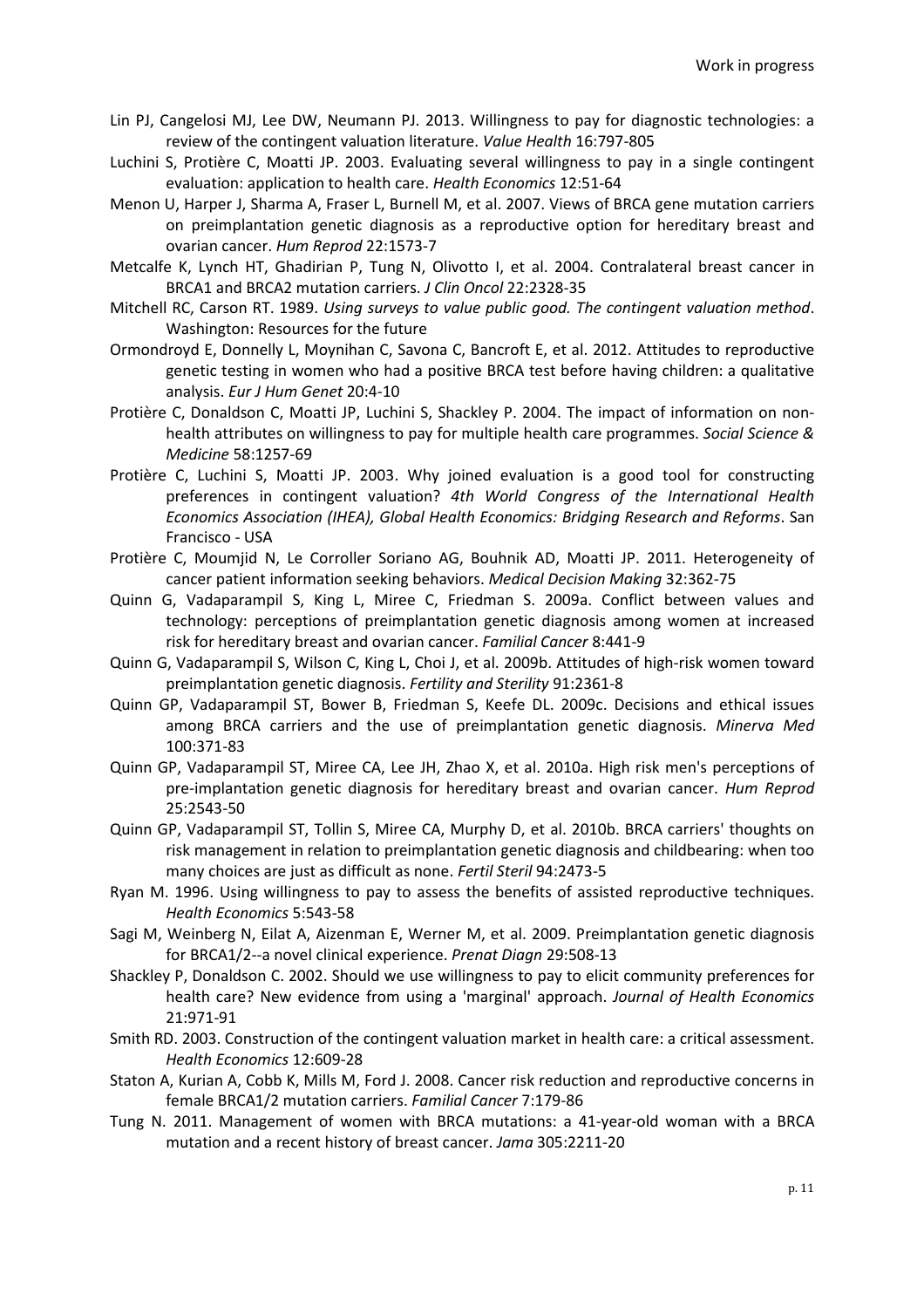- Vadaparampil ST, Quinn GP, Knapp C, Malo TL, Friedman S. 2009. Factors associated with preimplantation genetic diagnosis acceptance among women concerned about hereditary breast and ovarian cancer. *Genet Med* 11:757-65
- Vergeer MM, van Balen F, Ketting E. 1998. Preimplantation genetic diagnosis as an alternative to amniocentesis and chorionic villus sampling: psychosocial and ethical aspects. *Patient Educ Couns* 35:5-13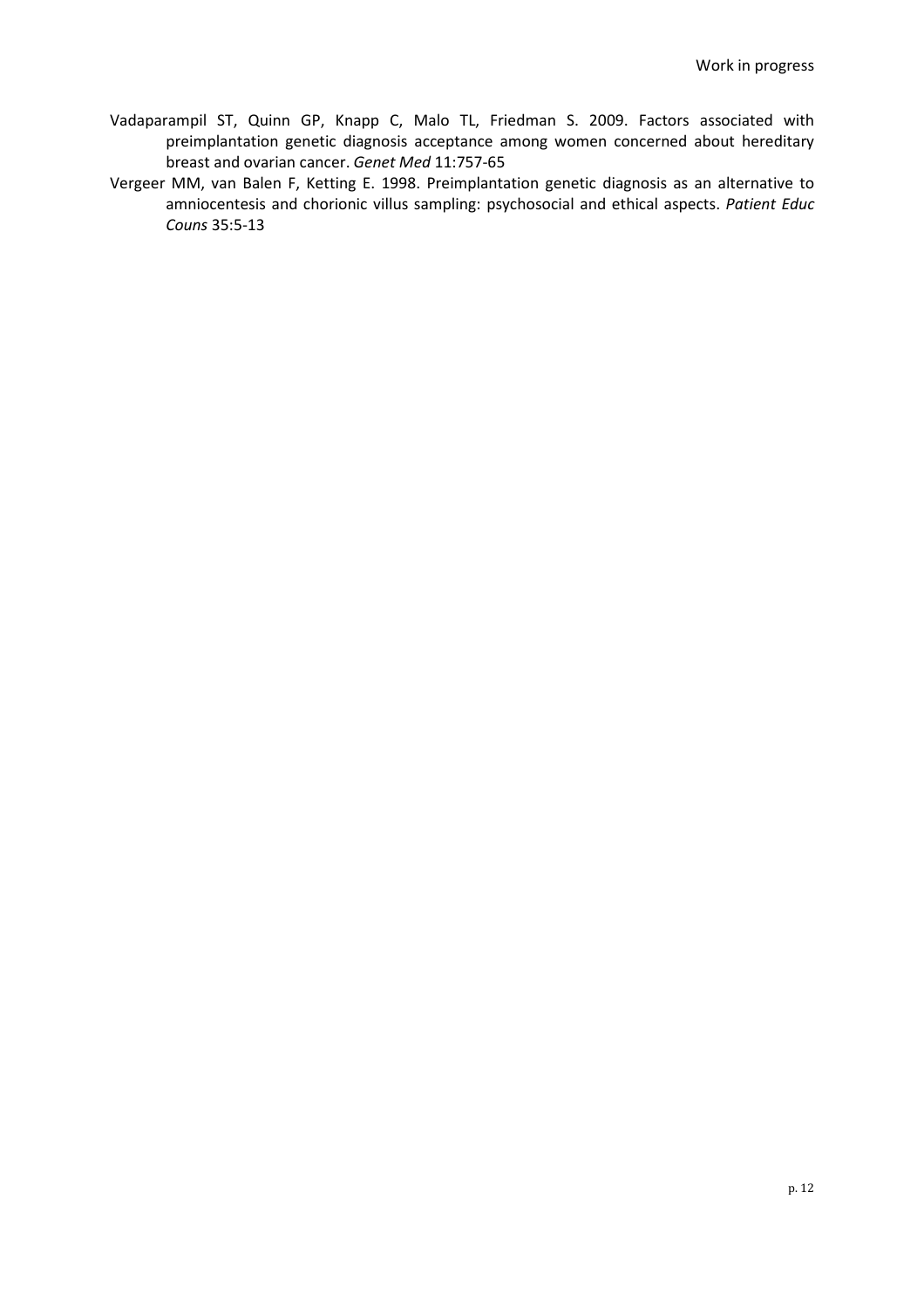# **Figure 1: Description of PGD and PND**

You will find below a short description of the procedures involved in Preimplantation Genetic Diagnosis (PGD) and Prenatal diagnosis (PND)

Preimplantation Genetic Diagnosis is an option when there is a high risk of parents transmitting a severe genetic disease to their offspring. A biological analysis carried out after in vitro fertilization (IVF) makes it possible to implant in the maternal uterus only healthy embryos not affected by the parental disorder.

IVF involves a hormonal method of ovarian stimulation which may increase the risk of cancer. Since this is a delicate intervention, only 20 women out of every 100 who undergo the PGD procedures will eventually give birth to a viable child.

In 5 to 10% of cases, PGD carries a risk of error. In view of this risk arising after a PGD, medical teams *recommend* amniocentesis as a means of prenatal diagnosis (PND) during the second trimester of pregnancy to make sure that the fetus is not affected by the genetic disease.

PGD enables parents to avoid having to think about the possibility of terminating pregnancy if the fetus is affected by the familial disease.

Prenatal Diagnosis (PND) makes it possible to determine during pregnancy whether or not the fetus is affected by a disease or by congenital abnormalities. When the disease is of a "particularly severe" kind and "no treatment is available", a termination of pregnancy (TOP) can be proposed to the parents, provided the agreement of a Multidisciplinary Medical Team has been obtained.

When PND is carried out by performing an amniocentesis, the risk of spontaneous fetal loss is about 1%.

Prenatal Diagnosis enables couples to conceive their children in a natural (no medically assisted) way.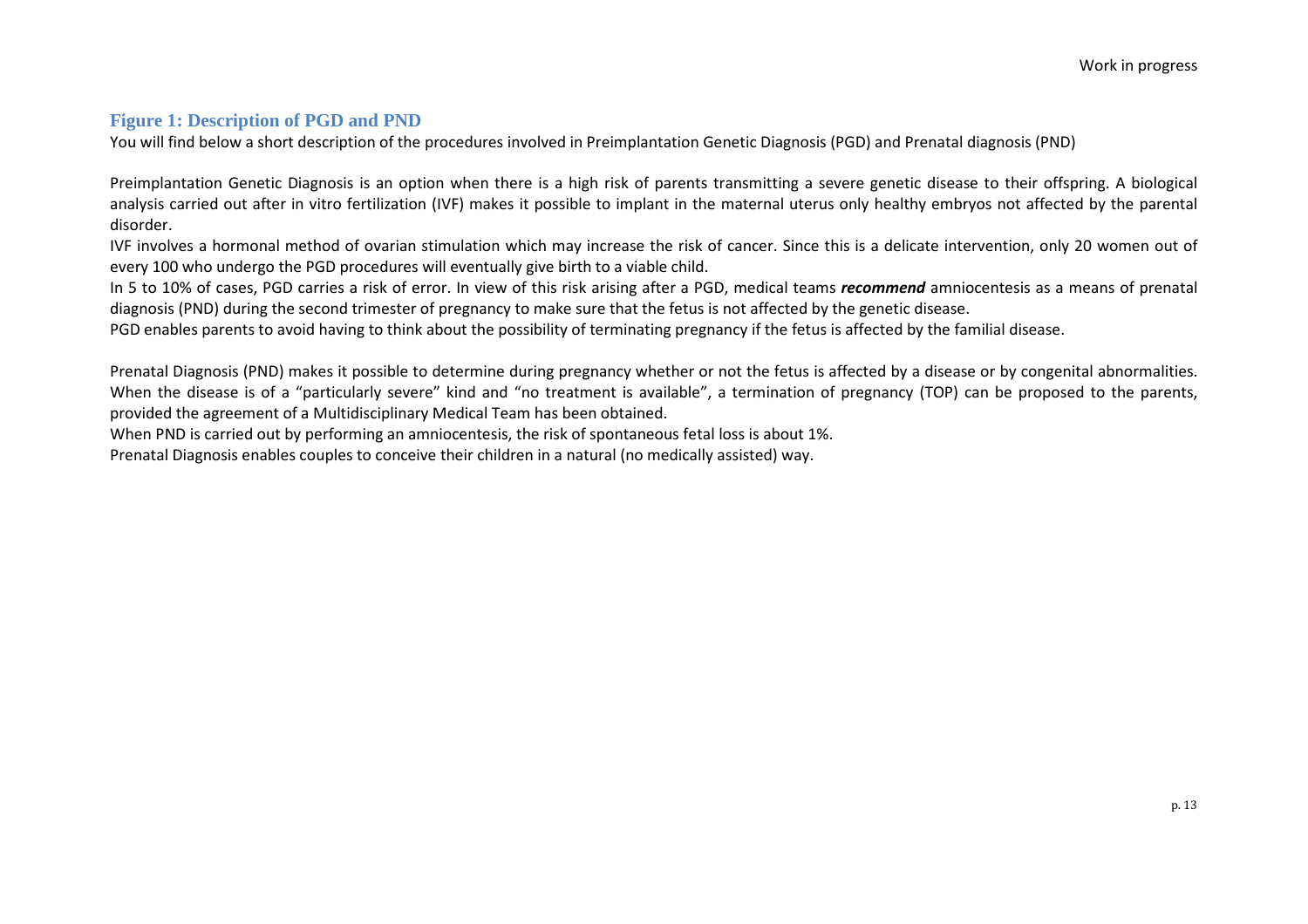

p. 14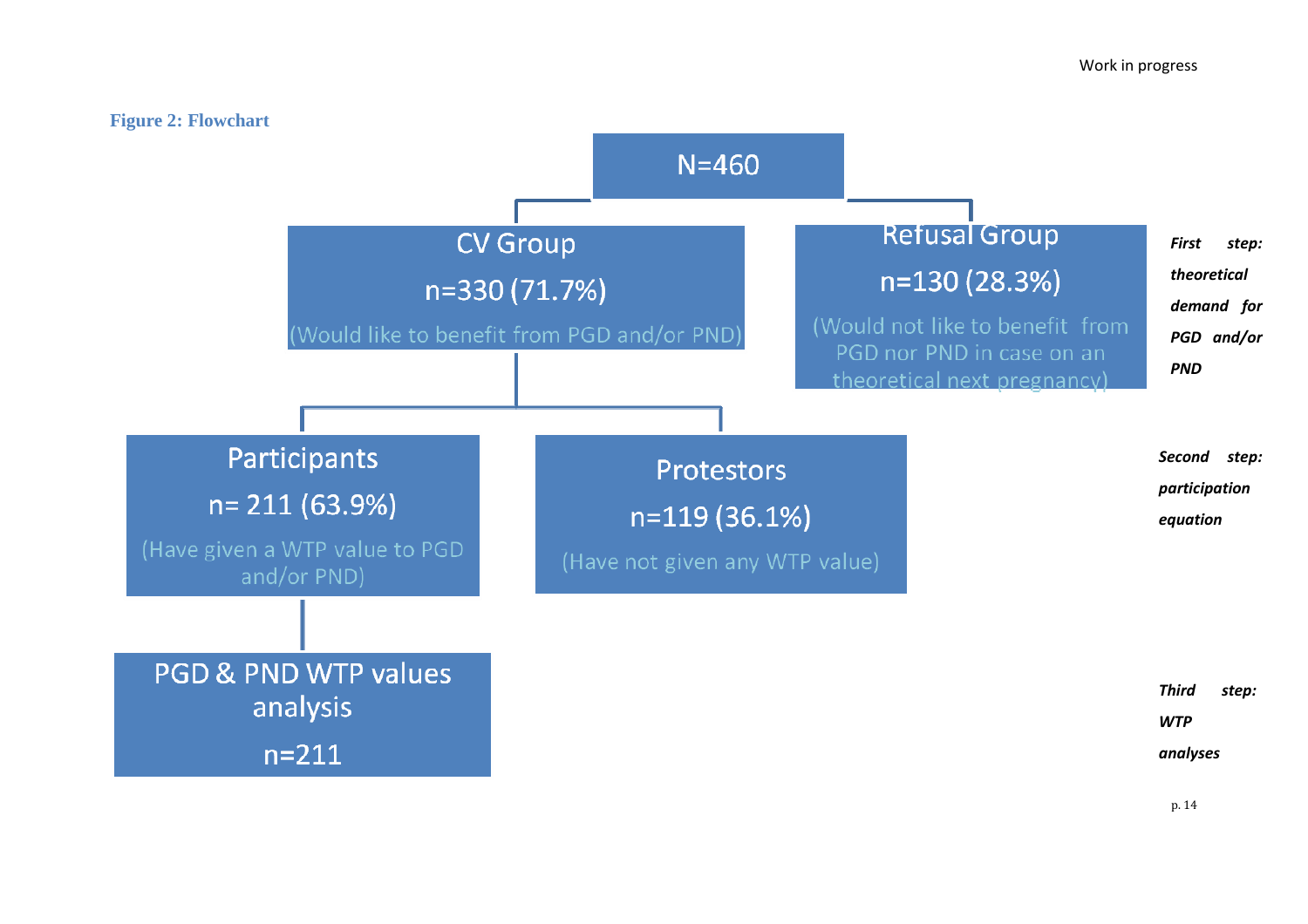Table A1 : Comparison of direct and indirect preferences

| Direct preferences     |     |      | <b>WTP PGD</b> |        | <b>WTP PND</b> |      |        |  |
|------------------------|-----|------|----------------|--------|----------------|------|--------|--|
|                        | n   | Mean | Sd             | Median | Mean           | Sd   | Median |  |
| PND preferable to PGD  | 77  | 819  | 3602           |        | 1121           | 3677 | 225    |  |
|                        | 163 |      |                |        |                |      |        |  |
| PGD preferable to PND  | 71  | 3051 | 6555           | 750    | 2439           | 6499 | 125    |  |
|                        | 117 |      |                |        |                |      |        |  |
| PGD and PND equivalent | 58  | 1684 | 4518           | 225    | 1517           | 4440 | 400    |  |
|                        | 157 |      |                |        |                |      |        |  |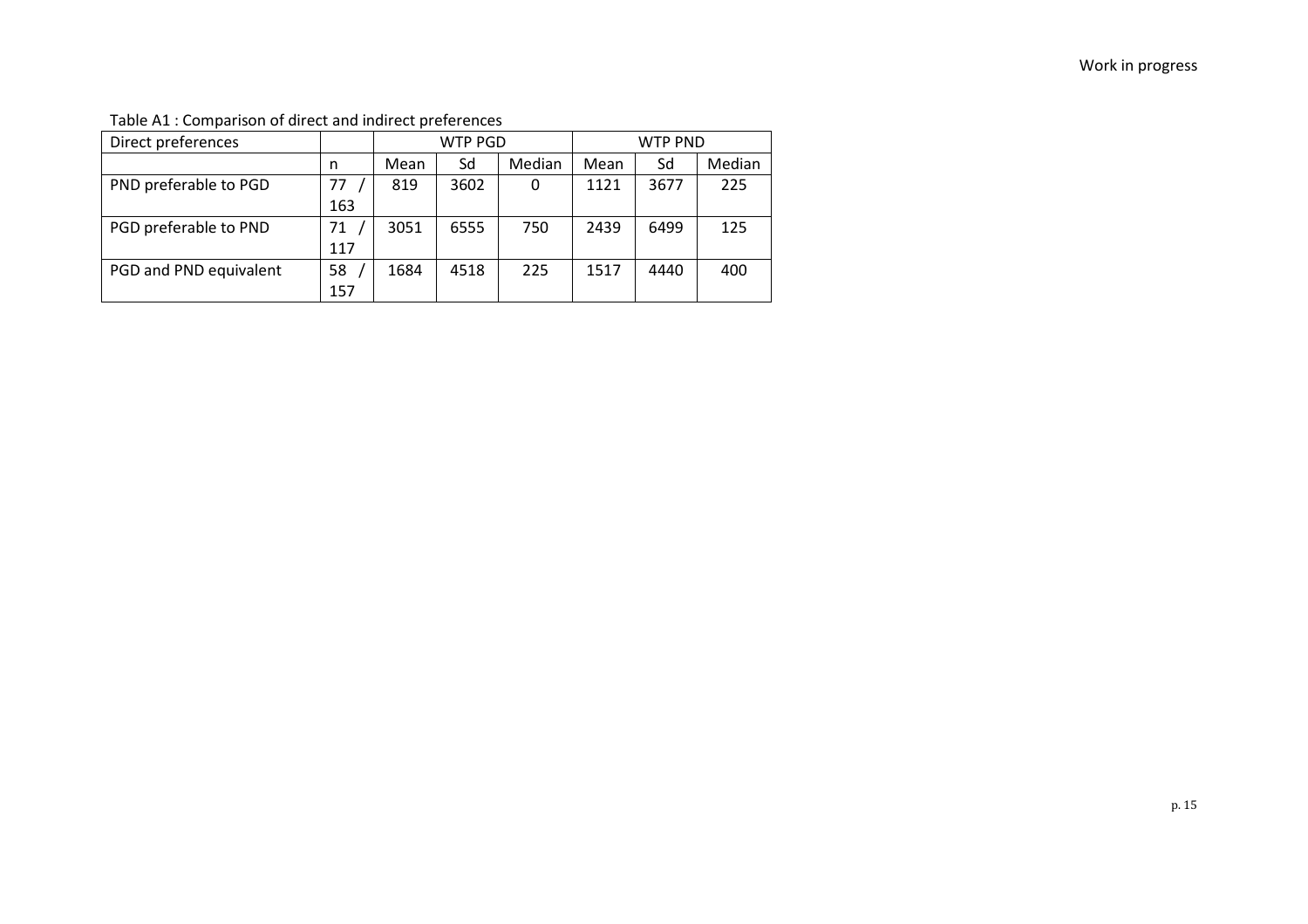#### **Table 1: Comparison between the CV group and the refusal group (n=460)**

|                                                                                                       | Total (n=460) |      | CV group  |      |       | Refusal group |      | Probit model (refuse=1)* |                   |          |
|-------------------------------------------------------------------------------------------------------|---------------|------|-----------|------|-------|---------------|------|--------------------------|-------------------|----------|
|                                                                                                       |               |      | $(n=330)$ |      |       | $(n=130)$     |      | Coeff.                   | 95% CI            | dy/dx    |
|                                                                                                       | Mean          | sd   | Mean      | sd   | p     | Mean          | sd   |                          |                   |          |
| Age                                                                                                   | 39.89         | 9.69 | 40.32     | 9.77 | ns    | 38.84         | 9.44 |                          |                   |          |
| Nber. of children                                                                                     | 1.63          | 1.22 | 1.59      | 1.17 | ns    | 1.73          | 1.36 |                          |                   |          |
| Nber, of close relatives with cancer                                                                  | 2.71          | 1.23 | 2.65      | 1.17 | 0.074 | 2.88          | 1.36 |                          |                   |          |
| PGD allow to initiate pregnancy with the quasi<br>certitude that the fetus will not have the mutation | 7.18          | 2.47 | 7.51      | 2.22 | 0.000 | 6.33          | 2.84 | $-138$                   | $-.199$ ; $-.076$ | $-.041$  |
| PGD allows to avoid a potential decision of TTP                                                       | 7.28          | 2.47 | 7.59      | 1.13 | 0.000 | 6.51          | 2.87 |                          |                   |          |
| PGD requires an hormonal stimulation increasing<br>the risk of cancer                                 | 7.27          | 2.54 | 7.18      | 2.48 | ns    | 7.50          | 2.67 | .072                     | .008; .135        | .021     |
| PGD provided a 20% rate of success                                                                    | 7.06          | 2.44 | 7.14      | 2.20 | ns    | 6.86          | 2.95 |                          |                   |          |
| PGD medicalized the pregnancy                                                                         | 6.86          | 2.67 | 6.81      | 2.55 | ns    | 6.98          | 2.97 |                          |                   |          |
| <b>PND</b><br>by amniocenteses implied<br>risk of<br>a<br>miscarriage                                 | 6.45          | 2.9  | 6.27      | 2.88 | 0.049 | 6.88          | 2.96 | .083                     | .028; .138        | .024     |
| PND let the initiative of pregnancy to the couple                                                     | 7.05          | 2.70 | 7.04      | 2.67 | ns    | 7.08          | 2.79 |                          |                   |          |
| After a PND the question of TTP will be raised                                                        | 6.93          | 2.77 | 7.33      | 2.48 | 0.000 | 5.94          | 3.21 | $-089$                   | $-144$ ; $-034$   | $-0.026$ |
|                                                                                                       |               |      |           |      |       |               |      |                          |                   |          |
|                                                                                                       | n             | $\%$ | n.        | $\%$ | p     | n             | $\%$ |                          |                   |          |
| Male                                                                                                  | 102           | 22.2 | 82        | 24.8 | 0.028 | 20            | 15.4 |                          |                   |          |
| Living with a partner                                                                                 | 386           | 83.9 | 274       | 83.0 | ns    | 112           | 86.2 |                          |                   |          |
| Has a professional activity                                                                           | 370           | 80.4 | 260       | 78.8 | ns    | 110           | 84.6 |                          |                   |          |
| Monthly household income                                                                              |               |      |           |      | ns    |               |      |                          |                   |          |
| ≤ 2000 €                                                                                              | 107           | 23.3 | 83        | 25.2 |       | 24            | 18.5 |                          |                   |          |
| > 2000 € to $\leq 5000 \in$                                                                           | 265           | 57.6 | 188       | 57.0 |       | 77            | 59.2 |                          |                   |          |
| $> 5000$ €                                                                                            | 88            | 19.1 | 59        | 17.9 |       | 29            | 22.3 |                          |                   |          |
| <b>Educational level</b>                                                                              |               |      |           |      | 0.003 |               |      |                          |                   |          |
| Less than baccalaureate                                                                               | 63            | 13.7 | 54        | 16.4 | 0.008 | 9             | 6.9  | ref                      |                   |          |
| Baccalaureate to higher National Diploma                                                              | 163           | 35.4 | 122       | 37.0 | ns    | 41            | 31.5 | ref                      |                   |          |
| First degree                                                                                          | 112           | 24.3 | 76        | 23.0 | ns    | 36            | 27.7 | ref                      |                   |          |
| Master or doctoral degree                                                                             | 109           | 23.7 | 66        | 20.0 | 0.003 | 43            | 33.1 | .459                     | .136; .783        | .147     |
| Being a believer                                                                                      | 218           | 47.4 | 147       | 46.1 | 0.051 | 71            | 56.3 |                          |                   |          |
| Has a maternity project                                                                               | 109           | 23.7 | 68        | 20.6 | 0.013 | 41            | 31.5 |                          |                   |          |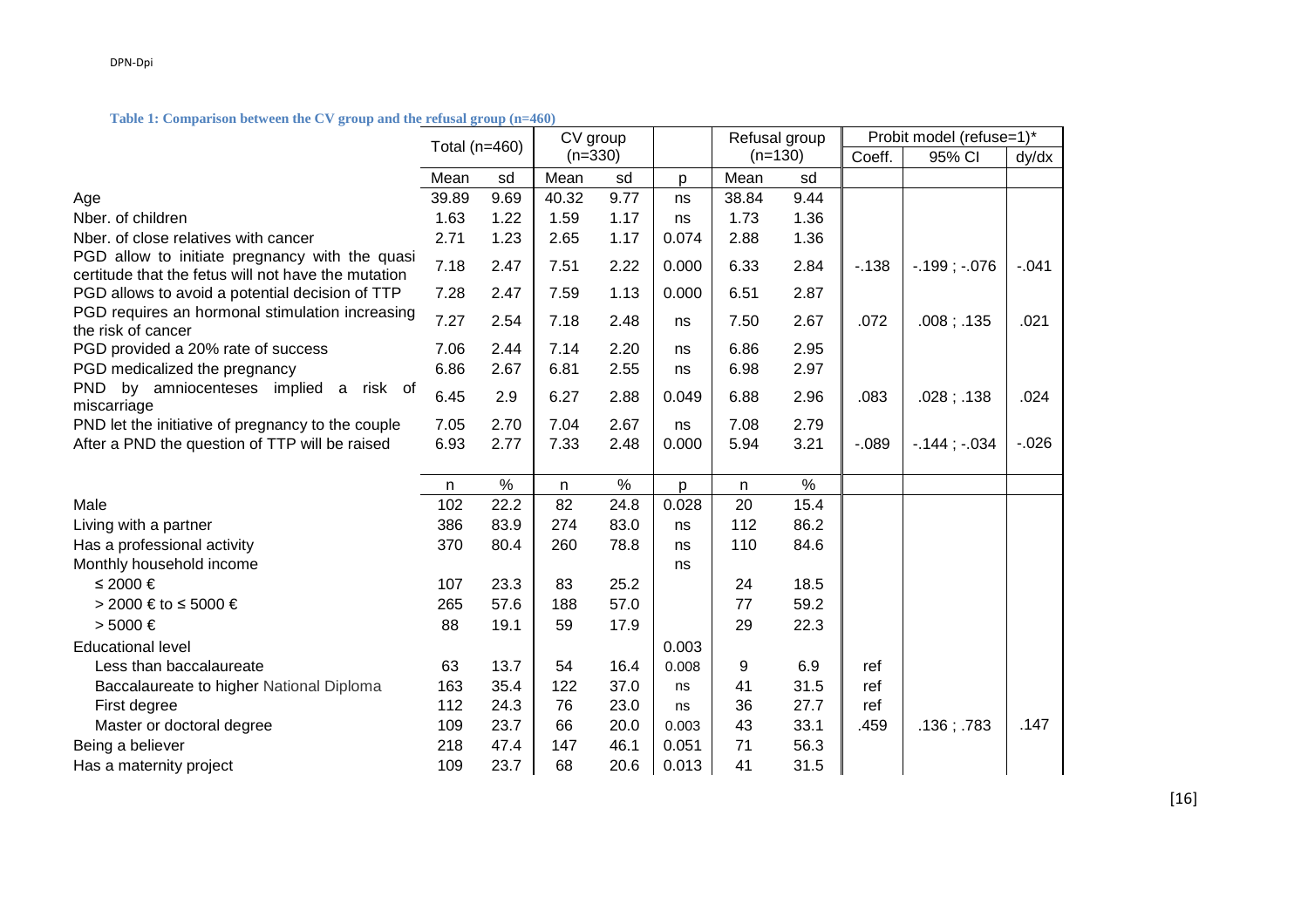| Consider that results have not influenced the                                                    | 233 | 50.7 | 159 | 48.2 | ns    | 74  | 56.9 |        |                   |        |
|--------------------------------------------------------------------------------------------------|-----|------|-----|------|-------|-----|------|--------|-------------------|--------|
| maternity project (vs. yes and not concerned)                                                    |     |      |     |      |       |     |      |        |                   |        |
| Health considered as excellent to very good                                                      | 177 | 38.5 | 112 | 33.9 | 0.001 | 65  | 50.0 |        |                   |        |
| Cancer risk                                                                                      |     |      |     |      | ns    |     |      |        |                   |        |
| Very superior to average                                                                         | 130 | 28.3 | 86  | 26.1 |       | 44  | 33.8 |        |                   |        |
| Superior to average                                                                              | 204 | 44.3 | 152 | 46.1 |       | 52  | 40.0 |        |                   |        |
| Equal or less than average                                                                       | 126 | 27.4 | 92  | 27.9 |       | 34  | 26.2 |        |                   |        |
| Knowledge of risk transmission for father and                                                    | 297 | 64.6 | 205 | 62.1 | ns    | 92  | 70.8 |        |                   |        |
| mother (vs. other)                                                                               |     |      |     |      |       |     |      |        |                   |        |
| Prior knowledge of the existence of PGD and/or<br>PND (vs. other)                                | 258 | 56.1 | 170 | 51.5 | 0.002 | 88  | 67.7 | .393   | .088; .699        | .113   |
| Consider TTP for Down's syndrome acceptable                                                      |     |      |     |      | 0.001 |     |      |        |                   |        |
| Yes, certainly                                                                                   | 277 | 60.2 | 214 | 64.8 | 0.001 | 63  | 48.5 |        |                   |        |
| Yes, rather                                                                                      | 93  | 20.2 | 65  | 19.7 | ns    | 28  | 21.5 |        |                   |        |
| Other                                                                                            | 90  | 19.6 | 51  | 15.5 | 0.000 | 39  | 30.0 |        |                   |        |
| Consider TTP for BRCA1/2 mutation acceptable                                                     |     |      |     |      | 0.000 |     |      |        |                   |        |
| Yes                                                                                              | 56  | 12.2 | 54  | 16.4 | 0.000 | 2   | 1.5  | ref    |                   |        |
| It depends, don't know                                                                           | 81  | 17.6 | 75  | 22.7 | 0.000 | 6   | 4.6  | Ref    |                   |        |
| No                                                                                               | 323 | 70.2 | 201 | 60.9 | 0.000 | 122 | 93.8 | 1.080  | .665; 1.496       | .262   |
| Has experienced miscarriage (vs. no)                                                             | 61  | 13.3 | 40  | 12.1 | ns    | 21  | 16.2 |        |                   |        |
| Has experienced therapeutic ToP (vs. no)                                                         | 6   | 1.3  | 4   | 1.2  | ns    | 2   | 1.5  |        |                   |        |
| Has experienced voluntary ToP (vs. no)                                                           | 51  | 11.1 | 38  | 11.5 | ns    | 13  | 10.0 |        |                   |        |
| Preference                                                                                       |     |      |     |      | 0.046 |     |      |        |                   |        |
| <b>PND</b>                                                                                       | 163 | 35.4 | 116 | 35.2 | ns    | 47  | 36.2 | Ref    |                   |        |
| <b>PGD</b>                                                                                       | 117 | 25.4 | 94  | 28.5 | 0.017 | 23  | 17.7 | Ref    |                   |        |
| Equivalents                                                                                      | 157 | 34.1 | 105 | 31.8 | 0.096 | 52  | 40.0 | .441   | .139; .743        | .136   |
| Consider that<br>information<br>should<br>be<br>given<br>systematically (yes, totally vs. other) | 312 | 67.8 | 253 | 76.7 | 0.000 | 59  | 45.4 | $-608$ | $-.907$ ; $-.309$ | $-193$ |

\*The model correctly classifies 78.7% of cases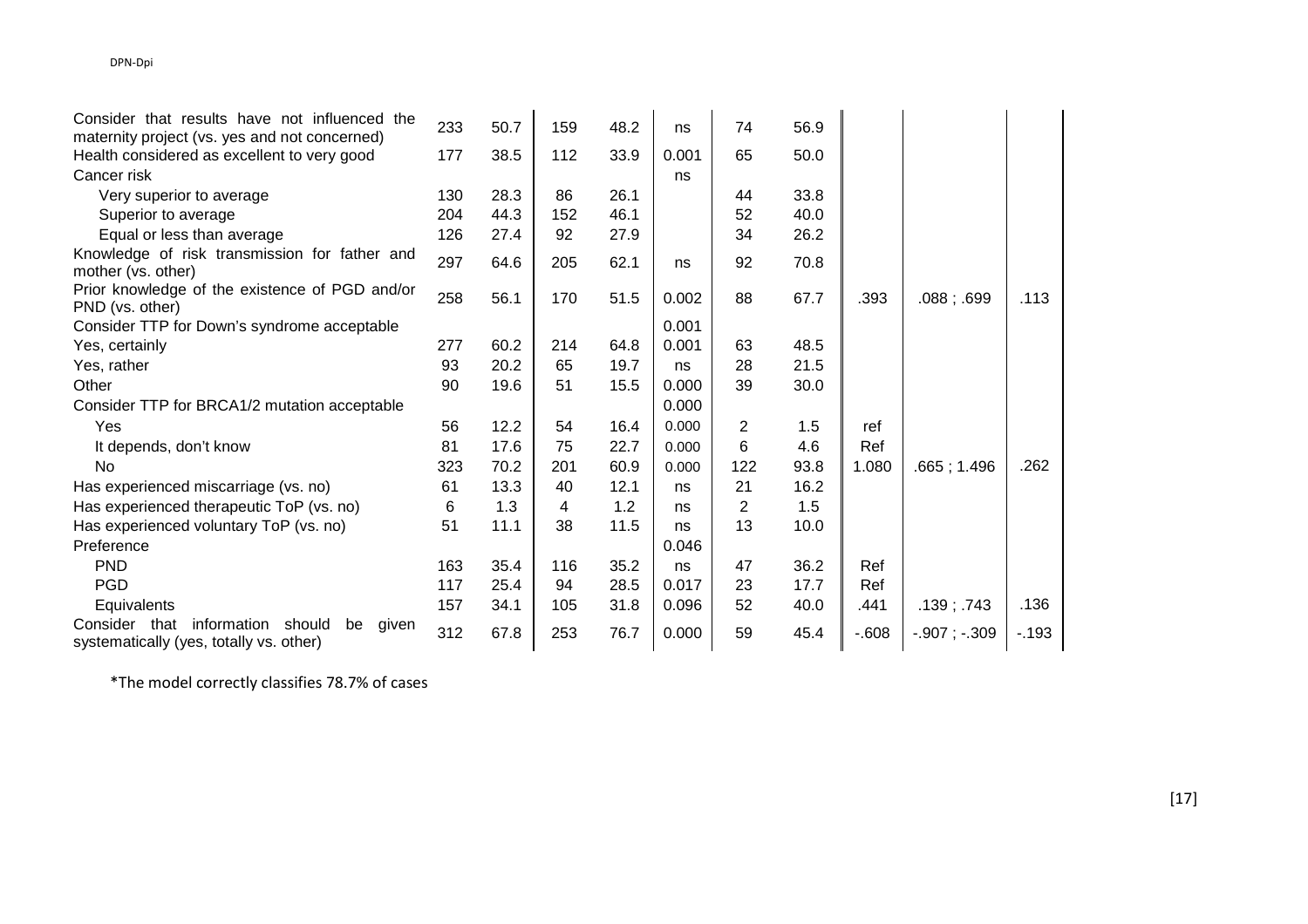Participation equation **Participants** n=211 **Protestors** n=119 Probit model (participe=1) Mean SD <sup>| p</sup> |Mean SD | <sup>Coeff</sup> 95% CI dy/dx Age 40.25 9.82 ns 40.42 9.71 Nber. of children 1.65 1.18 ns 1.47 1.15 1.17 Nber. of close relatives with breast or ovarian cancer  $\overline{2.60}$  1.17  $\overline{1}$  ns  $\overline{2.72}$ PGD allows to initiate pregnancy with the quasi certitude that the fetus will not have mutation 7.87 2.02 0.000 6.87 2.43 .113 .046 ; .180 .041 PGD allows to avoid a potential decision of TToP  $\overline{7.86}$   $\overline{2.18}$   $\overline{)0.004}$   $\overline{7.11}$   $\overline{2.25}$ PND by amniocenteses implied a risk of miscarriage 6.41 2.91 ns 6.03 2.84 2.80 PND let the couple initiating the pregnancy  $\begin{array}{ccc} 7.16 & 2.60 & \text{ns} & 6.82 \end{array}$ After a PND the question of TToP will be raised  $\begin{array}{ccc} 7.42 & 2.53 & \text{ns} & 7.16 & 2.37 \end{array}$ n % p n % Male 53 25.1 ns 29 24.4 Monthly household income > 5000 € 45  $\,$  21.3  $\,$  0.029  $\,$  14  $\,$  11.8  $\,$  1.582  $\,$  .151 ; 1.012  $\,$  .192 Master or doctoral degree 51 24.2 0.012 15 12.6 Being a believer **12.12 and 12.12 and 12.12 and 12.12 and 12.12 and 12.12 and 12.12 and 12.12 and 12.12 and 12.1** Has a maternity project  $\begin{array}{cccc} 42 & 19.9 & \text{ns} & 26 & 21.8 \\ 19.9 & \text{ns} & 26 & 21.8 \\ 19.9 & \text{ns} & 29.8 & 21.8 \\ 19.9 & \text{ns} & 21.8 & 21.8 \\ 19.9 & \text{ns} & 22.8 & 21.8 \\ 19.9 & \text{ns} & 23.8 & 21.8 \\ 19.9 & \text{ns} & 23.8 & 21.8 \\ 19.9 & \text{ns} & 24.8 & 21$ Consider that results have not influenced the maternity project  $93 \t 44.1 \t 0.047 \t 66 \t 55.5$ Considered health as very good to excellent  $\begin{array}{ccc} 79 & 37.4 & 0.074 & 33 & 27.7 \end{array}$ Knowledge of risk transmission for father and mother 133 63.0 ns 72 60.5 Prior knowledge of the existence of PGD and;or PND 117 55.5 0.057 53 44.5 TTP for Down's syndrome ns and the syndrome ns and the syndrome ns and the syndrome ns and the syndrome ns and the syndrome ns and the syndrome ns and the syndrome ns and the syndrome ns and the syndrome ns and the syndrom Yes, certainly 143 67.8 71 59.7 Yes, rather 19.0 **25 21.0** 25 21.0 **40 26 21.0** 25 21.0 Other 28 13.3 28 13.3 23 19.3 TTP for BRCA1:2 ns and the set of the set of the set of the set of the set of the set of the set of the set of the set of the set of the set of the set of the set of the set of the set of the set of the set of the set of t Yes 38 18.0 16 13.4 It depends, don't know the control of the control of the control of the control of the control of the control of the control of the control of the control of the control of the control of the control of the control of the No 127 60.2 74 62.2 Has experienced miscarriage 20 9.5 0.050 20 16.8 -.508 -.963 ; -.052 -.195 Has experienced VToP 25 11.8 ns 13 10.9

**Table 2: Comparison between participants (participate to at least one diagnosis) and protestors (do not participate to any diagnosis) (n=330)** 

[18]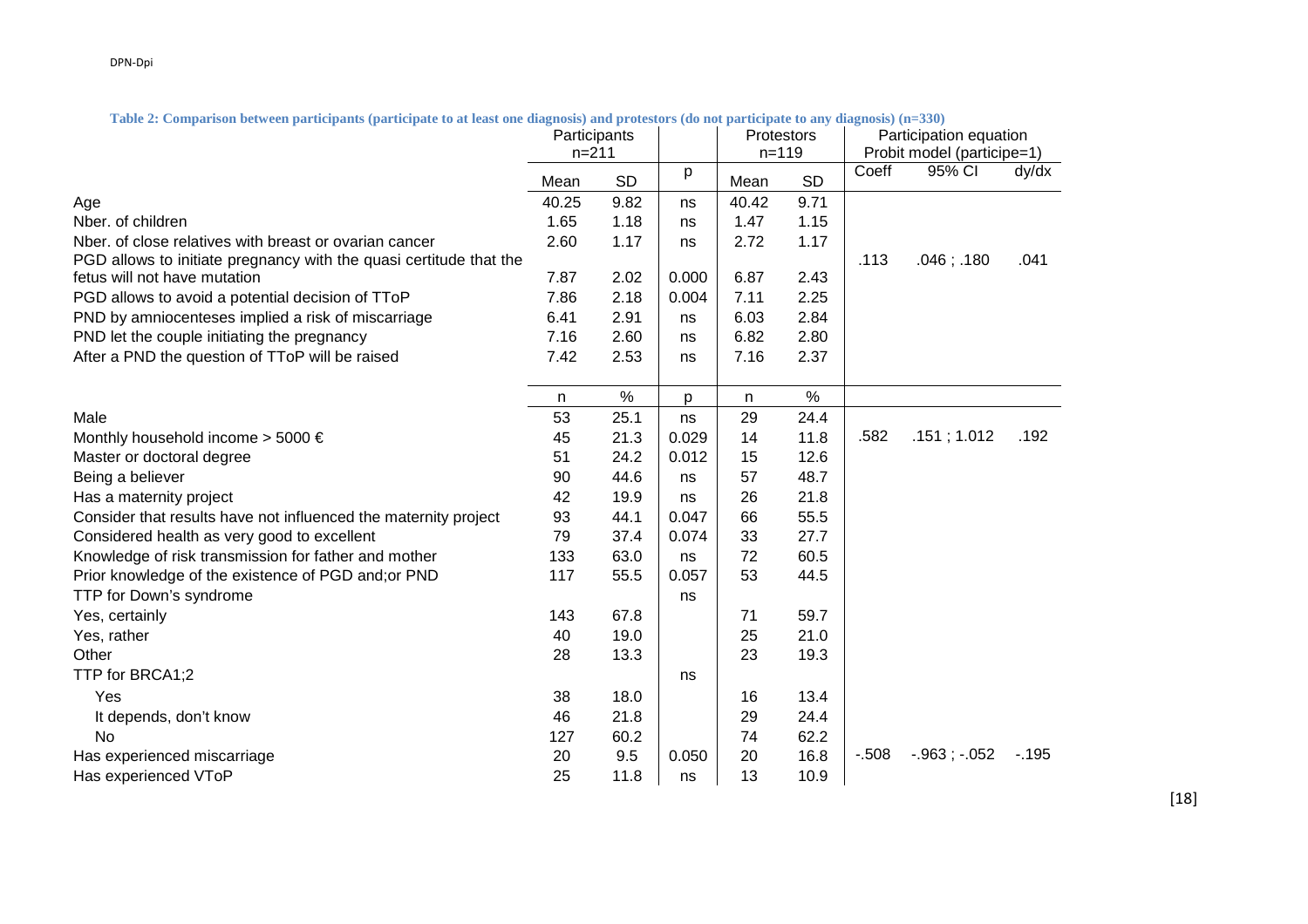| Has experienced TToP                                                      |     | 1.4  | ns    |    | 0.8  |        |               |        |
|---------------------------------------------------------------------------|-----|------|-------|----|------|--------|---------------|--------|
| Preference                                                                |     |      | 0.011 |    |      |        |               |        |
| <b>PND</b>                                                                |     | 36.5 | ns    | 39 | 32.8 | Ref    |               |        |
| <b>PGD</b>                                                                | 71  | 33.6 | 0.006 | 23 | 19.3 | ref    |               |        |
| Equivalents                                                               | 58  | 27.5 | 0.025 | 47 | 39.5 | $-453$ | $-769: -136$  | $-169$ |
| Consider that information should be given systematically (yes<br>totally) | 165 | 78.2 | ns    | 88 | 73.9 |        |               |        |
| Should wish to access to PND (sure)                                       | 165 | 78.2 | 0.000 | 65 | 54.6 | .686   | .356:1.015    | .258   |
| Should wish to access to PGD (sure)                                       | 125 | 59.2 | 0.000 | 43 | 36.1 | .395   | $.084$ ; .706 | .144   |

\*The model correctly classifies 71.7% of cases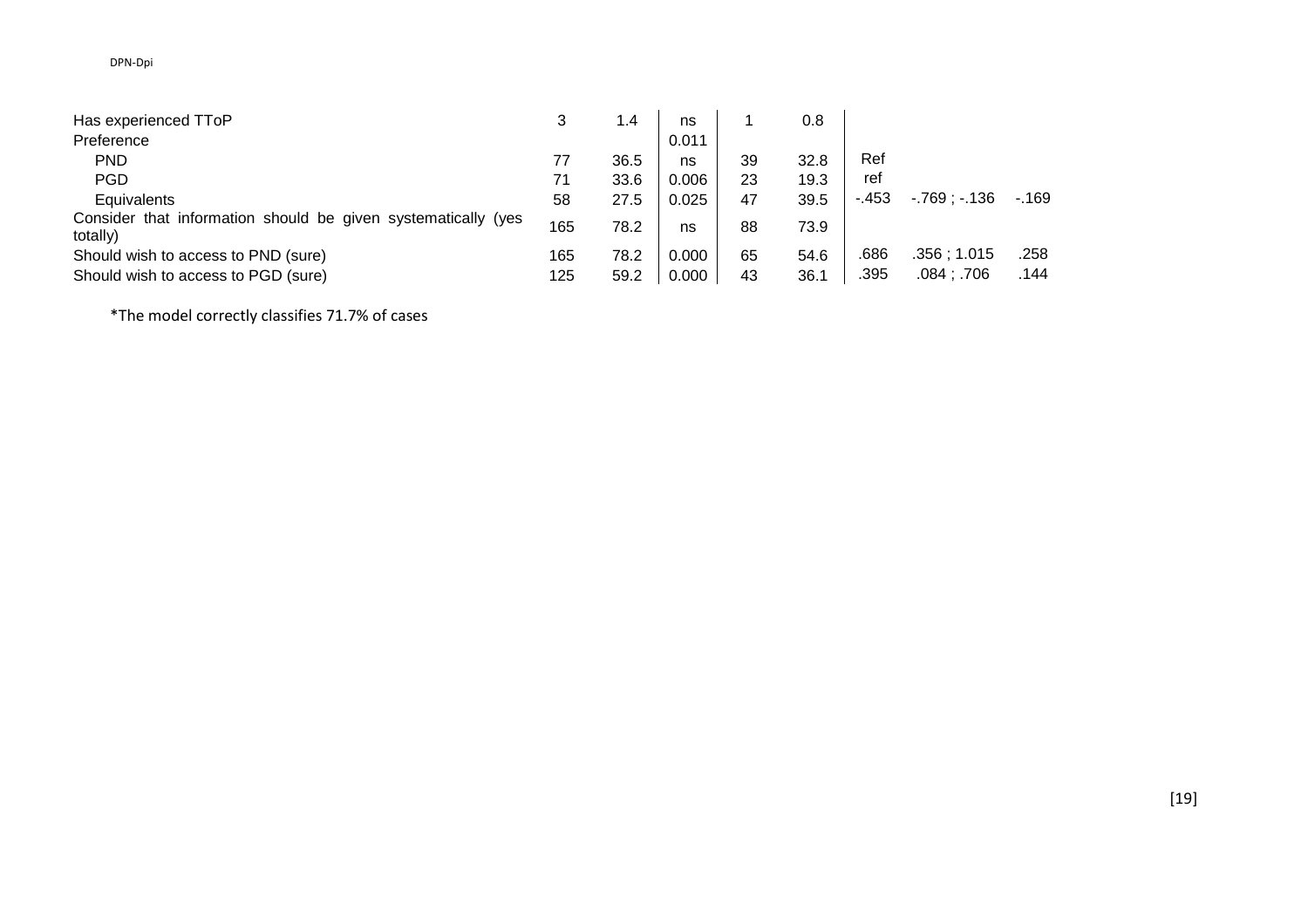#### **Table 3: WTP values for PGD and PND**

|                                                   |     | <b>PGD</b> |      |        |    | <b>PND</b><br>p |      |        |
|---------------------------------------------------|-----|------------|------|--------|----|-----------------|------|--------|
|                                                   | n   | Mean       | Sd   | Median |    | Mean            | Sd   | median |
| WTP value                                         | 211 | 1952       | 5409 | 225    | ns | 1808            | 5337 | 225    |
| Nb of values $> 0$ (n, %)                         |     | 154        | 72.9 |        |    | 180             | 85.3 |        |
| WTP value when contribution for the two diagnoses | 123 | 2888       | 6737 | 400    | ns | 2844            | 6783 | 400    |
| WTP value when contribution for PGD only          | 31  | 1827       | 3068 | 750    |    |                 |      |        |
| WTP value when contribution for PND only          | 57  |            |      |        |    | 556             | 912  | 225    |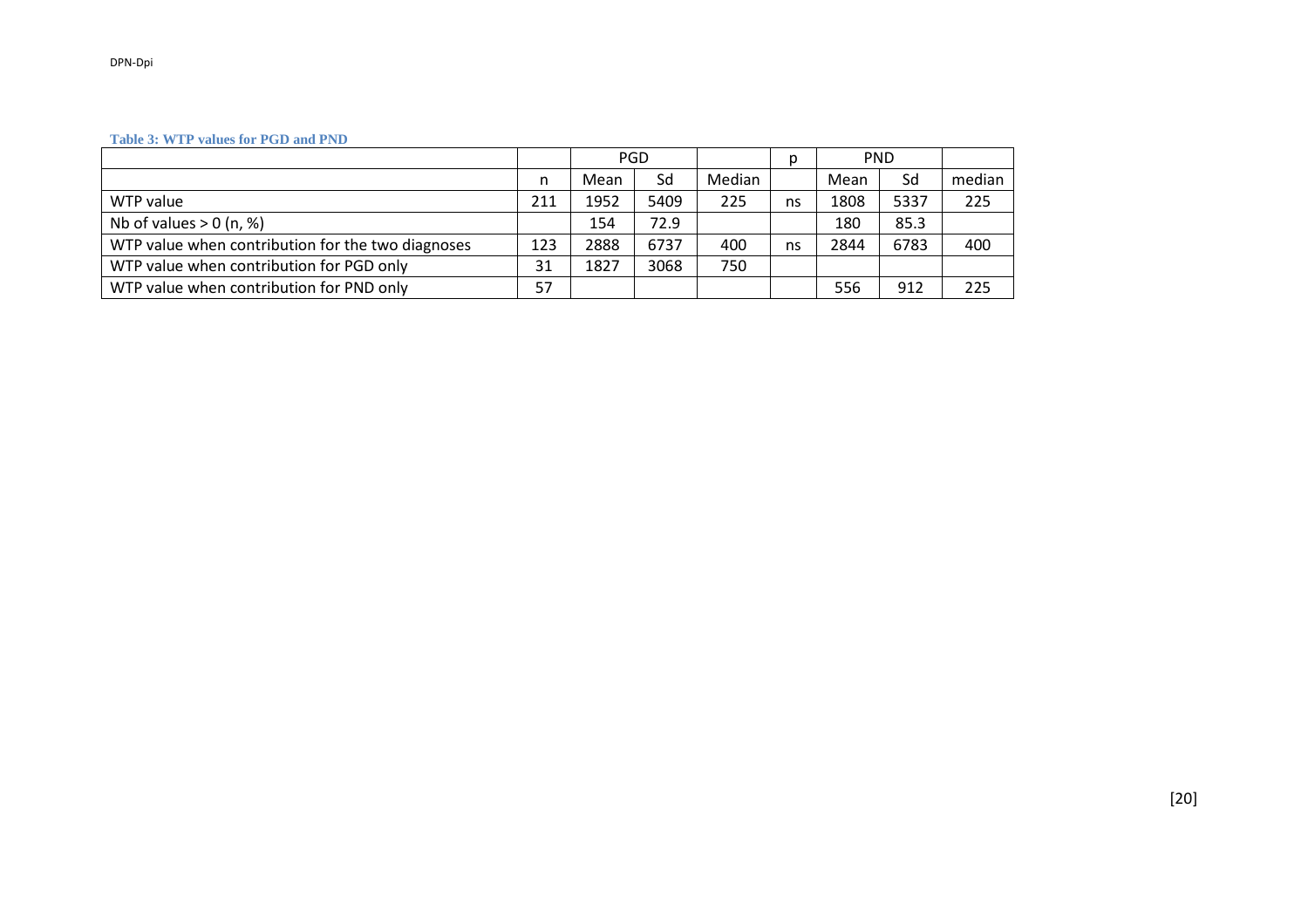#### **Table 4: Comparison between the CV group and the refusal group (n=460)**

|                                                                                                       | Total (n=460) |      | CV group  |      |       | Refusal group |      | Probit model (refuse=1)* |                   |          |
|-------------------------------------------------------------------------------------------------------|---------------|------|-----------|------|-------|---------------|------|--------------------------|-------------------|----------|
|                                                                                                       |               |      | $(n=330)$ |      |       | $(n=130)$     |      | Coeff.                   | 95% CI            | dy/dx    |
|                                                                                                       | Mean          | sd   | Mean      | sd   | p     | Mean          | sd   |                          |                   |          |
| Age                                                                                                   | 39.89         | 9.69 | 40.32     | 9.77 | ns    | 38.84         | 9.44 |                          |                   |          |
| Nber. of children                                                                                     | 1.63          | 1.22 | 1.59      | 1.17 | ns    | 1.73          | 1.36 |                          |                   |          |
| Nber. of close relatives with cancer                                                                  | 2.71          | 1.23 | 2.65      | 1.17 | 0.074 | 2.88          | 1.36 |                          |                   |          |
| PGD allow to initiate pregnancy with the quasi<br>certitude that the fetus will not have the mutation | 7.18          | 2.47 | 7.51      | 2.22 | 0.000 | 6.33          | 2.84 | $-138$                   | $-.199$ ; $-.076$ | $-.041$  |
| PGD allows to avoid a potential decision of TTP                                                       | 7.28          | 2.47 | 7.59      | 1.13 | 0.000 | 6.51          | 2.87 |                          |                   |          |
| PGD requires an hormonal stimulation increasing<br>the risk of cancer                                 | 7.27          | 2.54 | 7.18      | 2.48 | ns    | 7.50          | 2.67 | .072                     | $.008$ ; $.135$   | .021     |
| PGD provided a 20% rate of success                                                                    | 7.06          | 2.44 | 7.14      | 2.20 | ns    | 6.86          | 2.95 |                          |                   |          |
| PGD medicalized the pregnancy                                                                         | 6.86          | 2.67 | 6.81      | 2.55 | ns    | 6.98          | 2.97 |                          |                   |          |
| <b>PND</b><br>by amniocenteses implied<br>risk of<br>$\mathsf{a}$<br>miscarriage                      | 6.45          | 2.9  | 6.27      | 2.88 | 0.049 | 6.88          | 2.96 | .083                     | .028; .138        | .024     |
| PND let the initiative of pregnancy to the couple                                                     | 7.05          | 2.70 | 7.04      | 2.67 | ns    | 7.08          | 2.79 |                          |                   |          |
| After a PND the question of TTP will be raised                                                        | 6.93          | 2.77 | 7.33      | 2.48 | 0.000 | 5.94          | 3.21 | $-0.089$                 | $-144$ ; $-034$   | $-0.026$ |
|                                                                                                       |               |      |           |      |       |               |      |                          |                   |          |
|                                                                                                       | n             | $\%$ | n         | $\%$ | p     | n             | $\%$ |                          |                   |          |
| Male                                                                                                  | 102           | 22.2 | 82        | 24.8 | 0.028 | 20            | 15.4 |                          |                   |          |
| Living with a partner                                                                                 | 386           | 83.9 | 274       | 83.0 | ns    | 112           | 86.2 |                          |                   |          |
| Has a professional activity                                                                           | 370           | 80.4 | 260       | 78.8 | ns    | 110           | 84.6 |                          |                   |          |
| Monthly household income                                                                              |               |      |           |      | ns    |               |      |                          |                   |          |
| ≤ 2000 €                                                                                              | 107           | 23.3 | 83        | 25.2 |       | 24            | 18.5 |                          |                   |          |
| > 2000 € to $\leq 5000 \in$                                                                           | 265           | 57.6 | 188       | 57.0 |       | 77            | 59.2 |                          |                   |          |
| $> 5000 \in$                                                                                          | 88            | 19.1 | 59        | 17.9 |       | 29            | 22.3 |                          |                   |          |
| <b>Educational level</b>                                                                              |               |      |           |      | 0.003 |               |      |                          |                   |          |
| Less than baccalaureate                                                                               | 63            | 13.7 | 54        | 16.4 | 0.008 | 9             | 6.9  | ref                      |                   |          |
| Baccalaureate to higher National Diploma                                                              | 163           | 35.4 | 122       | 37.0 | ns    | 41            | 31.5 | ref                      |                   |          |
| First degree                                                                                          | 112           | 24.3 | 76        | 23.0 | ns    | 36            | 27.7 | ref                      |                   |          |
| Master or doctoral degree                                                                             | 109           | 23.7 | 66        | 20.0 | 0.003 | 43            | 33.1 | .459                     | .136; .783        | .147     |
| Being a believer                                                                                      | 218           | 47.4 | 147       | 46.1 | 0.051 | 71            | 56.3 |                          |                   |          |
| Has a maternity project                                                                               | 109           | 23.7 | 68        | 20.6 | 0.013 | 41            | 31.5 |                          |                   |          |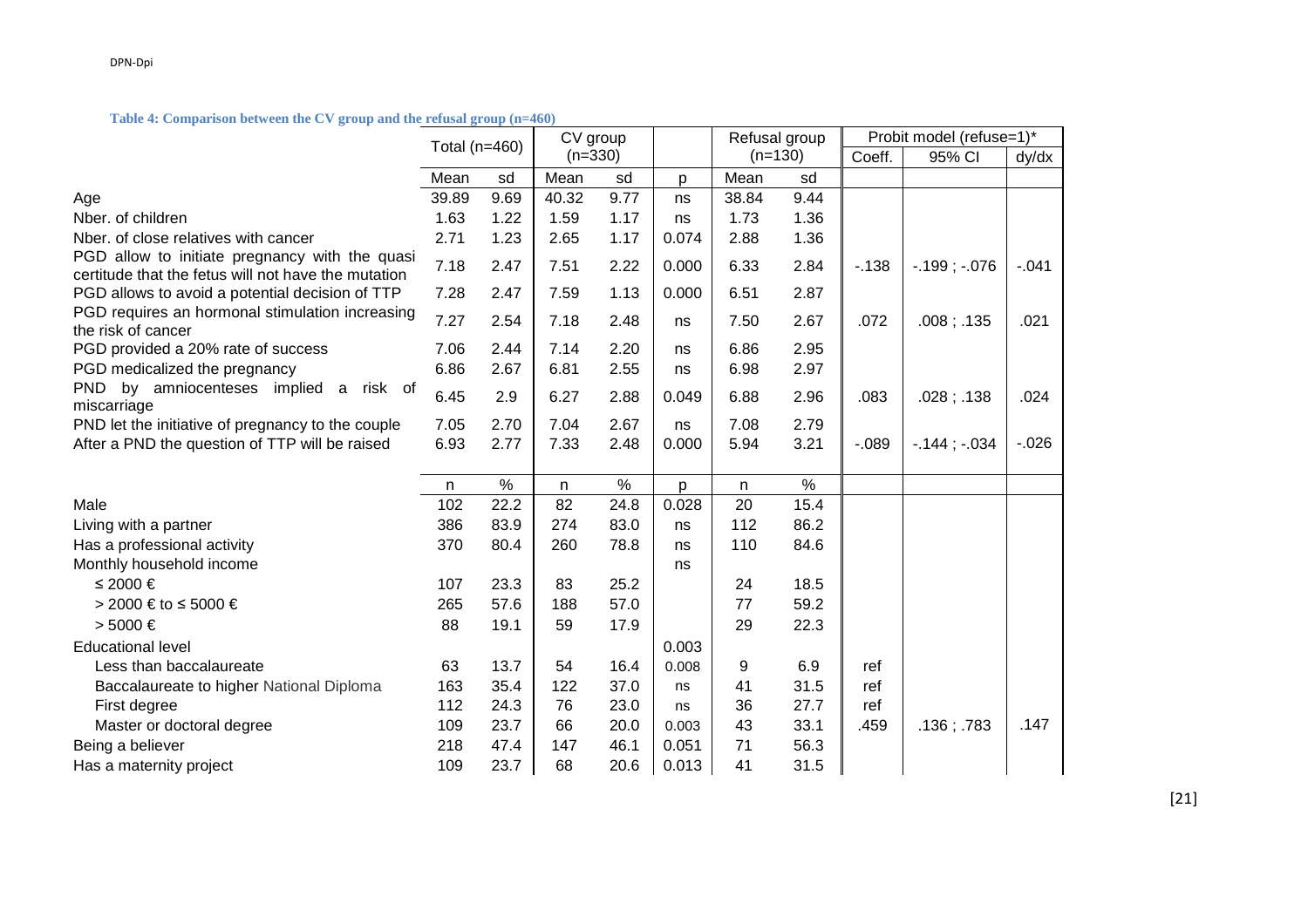| Consider that results have not influenced the                                                    | 233 | 50.7 | 159 | 48.2 | ns    | 74             | 56.9 |        |                   |        |
|--------------------------------------------------------------------------------------------------|-----|------|-----|------|-------|----------------|------|--------|-------------------|--------|
| maternity project (vs. yes and not concerned)                                                    |     |      |     |      |       |                |      |        |                   |        |
| Health considered as excellent to very good                                                      | 177 | 38.5 | 112 | 33.9 | 0.001 | 65             | 50.0 |        |                   |        |
| Cancer risk                                                                                      |     |      |     |      | ns    |                |      |        |                   |        |
| Very superior to average                                                                         | 130 | 28.3 | 86  | 26.1 |       | 44             | 33.8 |        |                   |        |
| Superior to average                                                                              | 204 | 44.3 | 152 | 46.1 |       | 52             | 40.0 |        |                   |        |
| Equal or less than average                                                                       | 126 | 27.4 | 92  | 27.9 |       | 34             | 26.2 |        |                   |        |
| Knowledge of risk transmission for father and                                                    | 297 | 64.6 | 205 | 62.1 |       | 92             | 70.8 |        |                   |        |
| mother (vs. other)                                                                               |     |      |     |      | ns    |                |      |        |                   |        |
| Prior knowledge of the existence of PGD and/or                                                   | 258 | 56.1 | 170 | 51.5 | 0.002 | 88             | 67.7 | .393   | .088; .699        | .113   |
| PND (vs. other)                                                                                  |     |      |     |      |       |                |      |        |                   |        |
| Consider TTP for Down's syndrome acceptable                                                      |     |      |     |      | 0.001 |                |      |        |                   |        |
| Yes, certainly                                                                                   | 277 | 60.2 | 214 | 64.8 | 0.001 | 63             | 48.5 |        |                   |        |
| Yes, rather                                                                                      | 93  | 20.2 | 65  | 19.7 | ns    | 28             | 21.5 |        |                   |        |
| Other                                                                                            | 90  | 19.6 | 51  | 15.5 | 0.000 | 39             | 30.0 |        |                   |        |
| Consider TTP for BRCA1/2 mutation acceptable                                                     |     |      |     |      | 0.000 |                |      |        |                   |        |
| Yes                                                                                              | 56  | 12.2 | 54  | 16.4 | 0.000 | $\overline{2}$ | 1.5  | ref    |                   |        |
| It depends, don't know                                                                           | 81  | 17.6 | 75  | 22.7 | 0.000 | 6              | 4.6  | Ref    |                   |        |
| No                                                                                               | 323 | 70.2 | 201 | 60.9 | 0.000 | 122            | 93.8 | 1.080  | .665; 1.496       | .262   |
| Has experienced miscarriage (vs. no)                                                             | 61  | 13.3 | 40  | 12.1 | ns    | 21             | 16.2 |        |                   |        |
| Has experienced therapeutic ToP (vs. no)                                                         | 6   | 1.3  | 4   | 1.2  | ns    | 2              | 1.5  |        |                   |        |
| Has experienced voluntary ToP (vs. no)                                                           | 51  | 11.1 | 38  | 11.5 | ns    | 13             | 10.0 |        |                   |        |
| Preference                                                                                       |     |      |     |      | 0.046 |                |      |        |                   |        |
| <b>PND</b>                                                                                       | 163 | 35.4 | 116 | 35.2 | ns    | 47             | 36.2 | Ref    |                   |        |
| <b>PGD</b>                                                                                       | 117 | 25.4 | 94  | 28.5 | 0.017 | 23             | 17.7 | Ref    |                   |        |
| Equivalents                                                                                      | 157 | 34.1 | 105 | 31.8 | 0.096 | 52             | 40.0 | .441   | .139: .743        | .136   |
| Consider that<br>information<br>should<br>be<br>given<br>systematically (yes, totally vs. other) | 312 | 67.8 | 253 | 76.7 | 0.000 | 59             | 45.4 | $-608$ | $-.907$ ; $-.309$ | $-193$ |

\*The model correctly classifies 78.7% of cases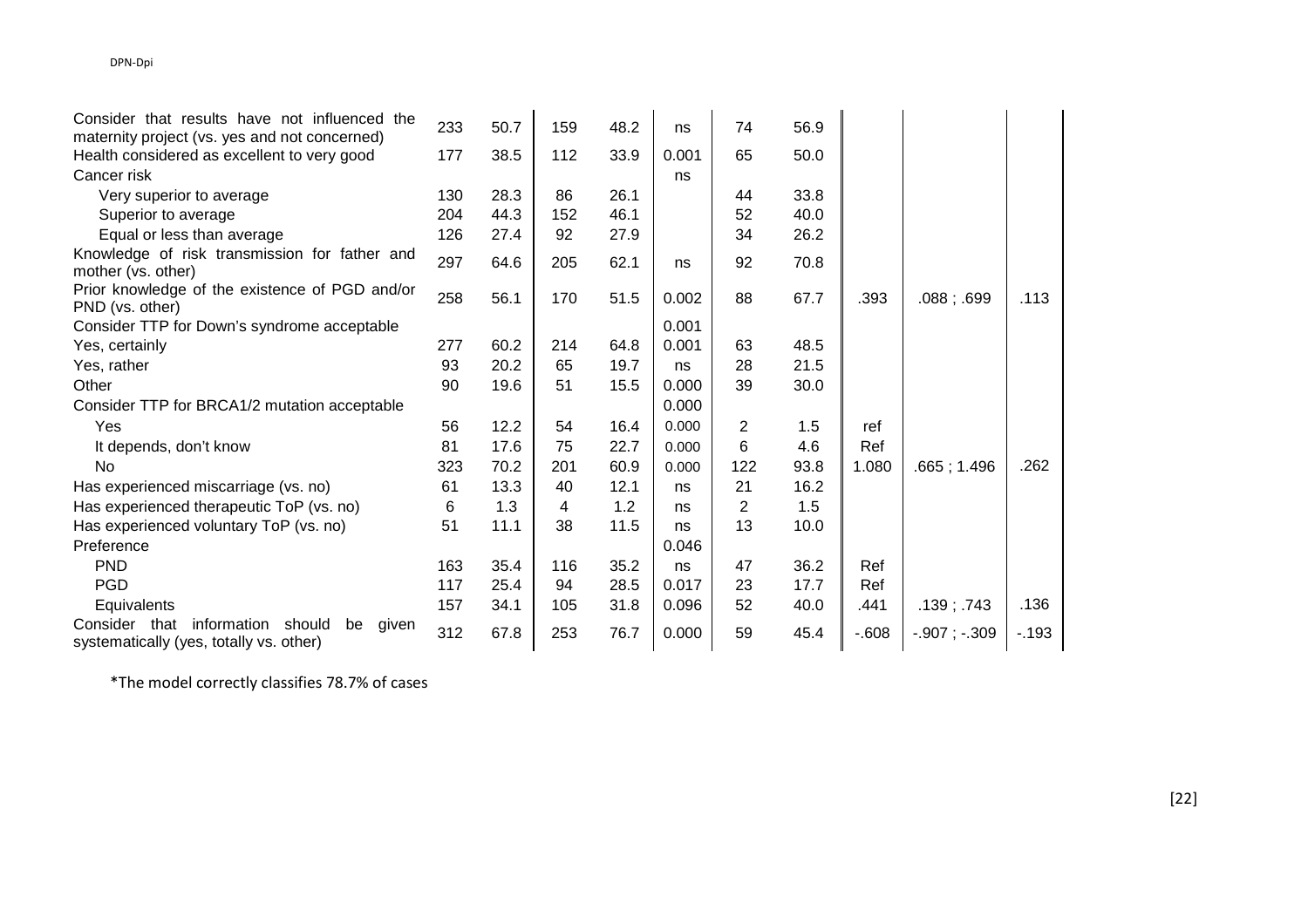Participation equation **Participants** n=211 **Protestors** n=119 Probit model (participe=1) Mean SD <sup>| p</sup> |Mean SD | <sup>Coeff</sup> 95% CI dy/dx Age 40.25 9.82 ns 40.42 9.71 Nber. of children 1.65 1.18 ns 1.47 1.15 1.17 Nber. of close relatives with breast or ovarian cancer  $\overline{2.60}$  1.17  $\overline{1}$  ns  $\overline{2.72}$ PGD allows to initiate pregnancy with the quasi certitude that the fetus will not have mutation 7.87 2.02 0.000 6.87 2.43 .113 .046 ; .180 .041 PGD allows to avoid a potential decision of TToP  $\overline{7.86}$   $\overline{2.18}$   $\overline{)0.004}$   $\overline{7.11}$   $\overline{2.25}$ PND by amniocenteses implied a risk of miscarriage 6.41 2.91 ns 6.03 2.84 2.80 PND let the couple initiating the pregnancy  $\begin{array}{ccc} 7.16 & 2.60 & \text{ns} & 6.82 \end{array}$ After a PND the question of TToP will be raised  $\begin{array}{ccc} 7.42 & 2.53 & \text{ns} & 7.16 & 2.37 \end{array}$ n % p n % Male 53 25.1 ns 29 24.4 Monthly household income > 5000 € 45  $\,$  21.3  $\,$  0.029  $\,$  14  $\,$  11.8  $\,$  1.582  $\,$  .151 ; 1.012  $\,$  .192 Master or doctoral degree 51 24.2 0.012 15 12.6 Being a believer **12.12 and 12.12 and 12.12 and 12.12 and 12.12 and 12.12 and 12.12 and 12.12 and 12.12 and 12.1** Has a maternity project  $\begin{array}{cccc} 42 & 19.9 & \text{ns} & 26 & 21.8 \\ 19.9 & \text{ns} & 26 & 21.8 \\ 19.9 & \text{ns} & 29.8 & 21.8 \\ 19.9 & \text{ns} & 21.8 & 21.8 \\ 19.9 & \text{ns} & 22.8 & 21.8 \\ 19.9 & \text{ns} & 23.8 & 21.8 \\ 19.9 & \text{ns} & 23.8 & 21.8 \\ 19.9 & \text{ns} & 24.8 & 21$ Consider that results have not influenced the maternity project  $93 \t 44.1 \t 0.047 \t 66 \t 55.5$ Considered health as very good to excellent  $\begin{array}{ccc} 79 & 37.4 & 0.074 & 33 & 27.7 \end{array}$ Knowledge of risk transmission for father and mother 133 63.0 ns 72 60.5 Prior knowledge of the existence of PGD and;or PND 117 55.5 0.057 53 44.5 TTP for Down's syndrome ns and the syndrome ns and the syndrome ns and the syndrome ns and the syndrome ns and the syndrome ns and the syndrome ns and the syndrome ns and the syndrome ns and the syndrome ns and the syndrom Yes, certainly 143 67.8 71 59.7 Yes, rather 19.0 **25 21.0** 25 21.0 **40 26 21.0** 25 21.0 Other 28 13.3 28 13.3 23 19.3 TTP for BRCA1:2 ns and the set of the set of the set of the set of the set of the set of the set of the set of the set of the set of the set of the set of the set of the set of the set of the set of the set of the set of t Yes 38 18.0 16 13.4 It depends, don't know the control of the control of the control of the control of the control of the control of the control of the control of the control of the control of the control of the control of the control of the No 127 60.2 74 62.2 Has experienced miscarriage 20 9.5 0.050 20 16.8 -.508 -.963 ; -.052 -.195 Has experienced VToP 25 11.8 ns 13 10.9

**Table 5: Comparison between participants (participate to at least one diagnosis) and protestors (do not participate to any diagnosis) (n=330)**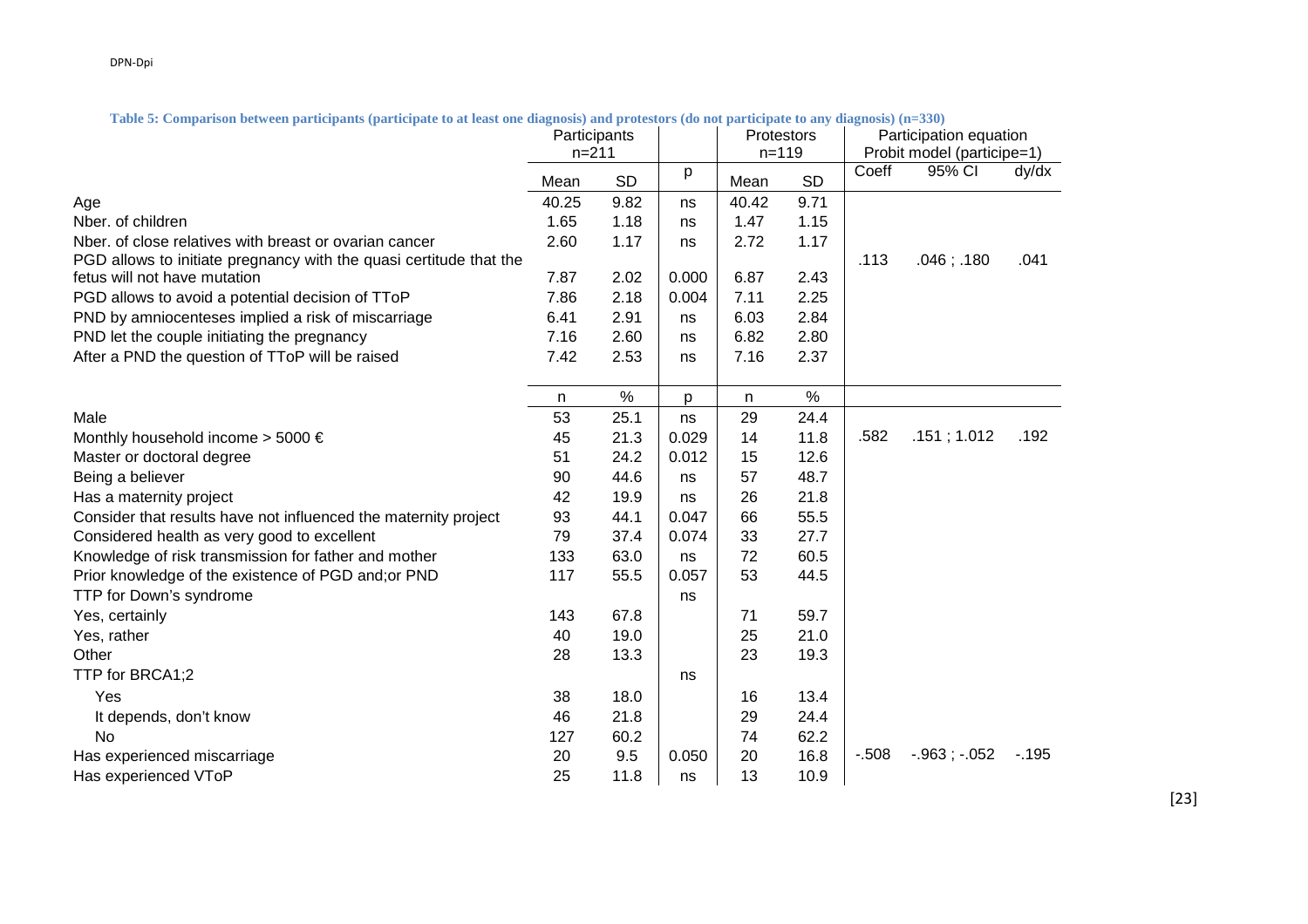| Has experienced TToP                                                      |     | 1.4  | ns    |    | 0.8  |        |               |        |
|---------------------------------------------------------------------------|-----|------|-------|----|------|--------|---------------|--------|
| Preference                                                                |     |      | 0.011 |    |      |        |               |        |
| <b>PND</b>                                                                |     | 36.5 | ns    | 39 | 32.8 | Ref    |               |        |
| <b>PGD</b>                                                                | 71  | 33.6 | 0.006 | 23 | 19.3 | ref    |               |        |
| Equivalents                                                               | 58  | 27.5 | 0.025 | 47 | 39.5 | $-453$ | $-769: -136$  | $-169$ |
| Consider that information should be given systematically (yes<br>totally) | 165 | 78.2 | ns    | 88 | 73.9 |        |               |        |
| Should wish to access to PND (sure)                                       | 165 | 78.2 | 0.000 | 65 | 54.6 | .686   | .356:1.015    | .258   |
| Should wish to access to PGD (sure)                                       | 125 | 59.2 | 0.000 | 43 | 36.1 | .395   | $.084$ ; .706 | .144   |

\*The model correctly classifies 71.7% of cases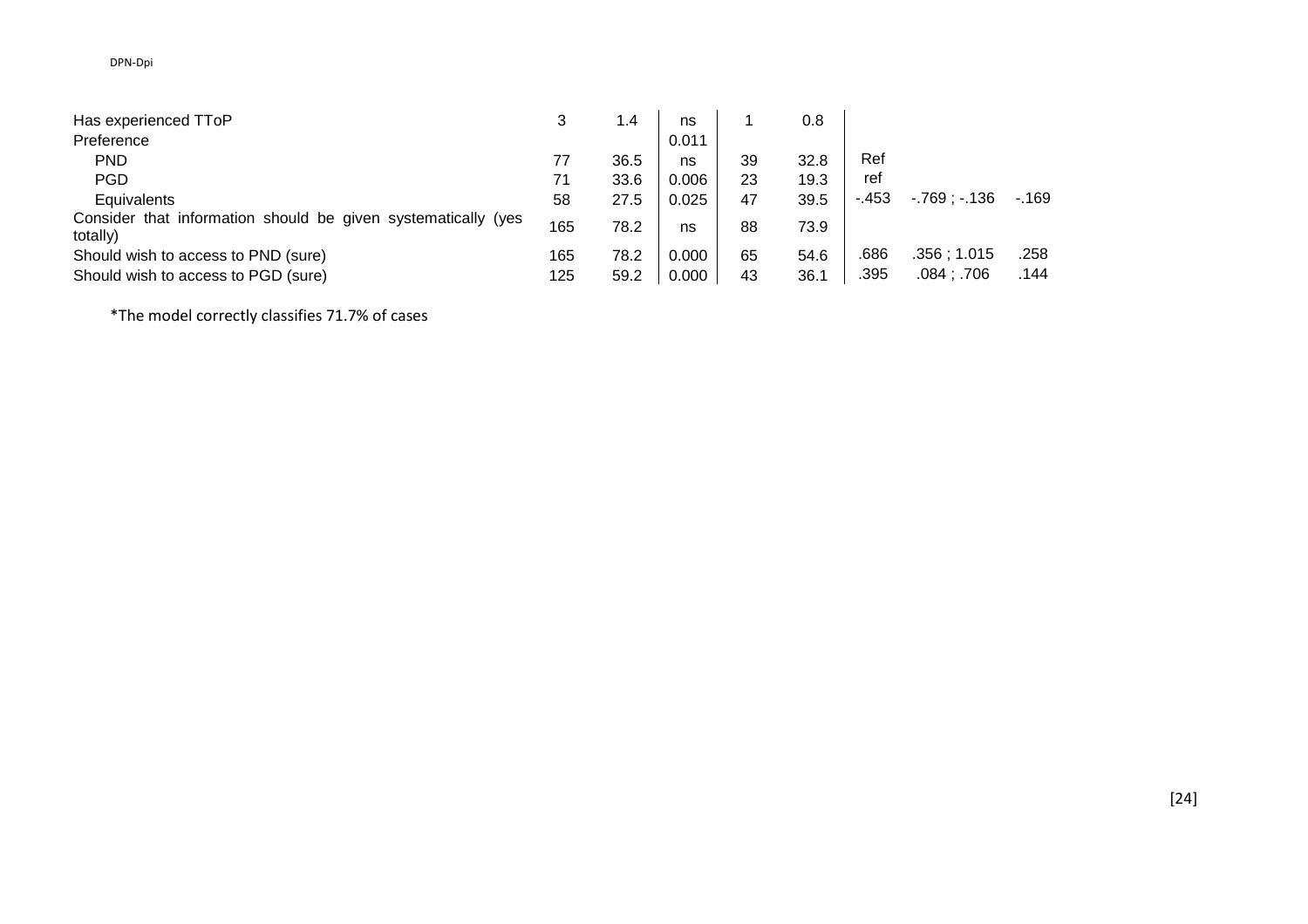#### **Table 6: WTP values for PGD and PND**

|                                                   |     | <b>PGD</b> |      | <b>PND</b><br>D |    |      |      |        |
|---------------------------------------------------|-----|------------|------|-----------------|----|------|------|--------|
|                                                   | n   | Mean       | Sd   | Median          |    | Mean | Sd   | median |
| WTP value                                         | 211 | 1952       | 5409 | 225             | ns | 1808 | 5337 | 225    |
| Nb of values $> 0$ (n, %)                         |     | 154        | 72.9 |                 |    | 180  | 85.3 |        |
| WTP value when contribution for the two diagnoses | 123 | 2888       | 6737 | 400             | ns | 2844 | 6783 | 400    |
| WTP value when contribution for PGD only          | 31  | 1827       | 3068 | 750             |    |      |      |        |
| WTP value when contribution for PND only          | 57  |            |      |                 |    | 556  | 912  | 225    |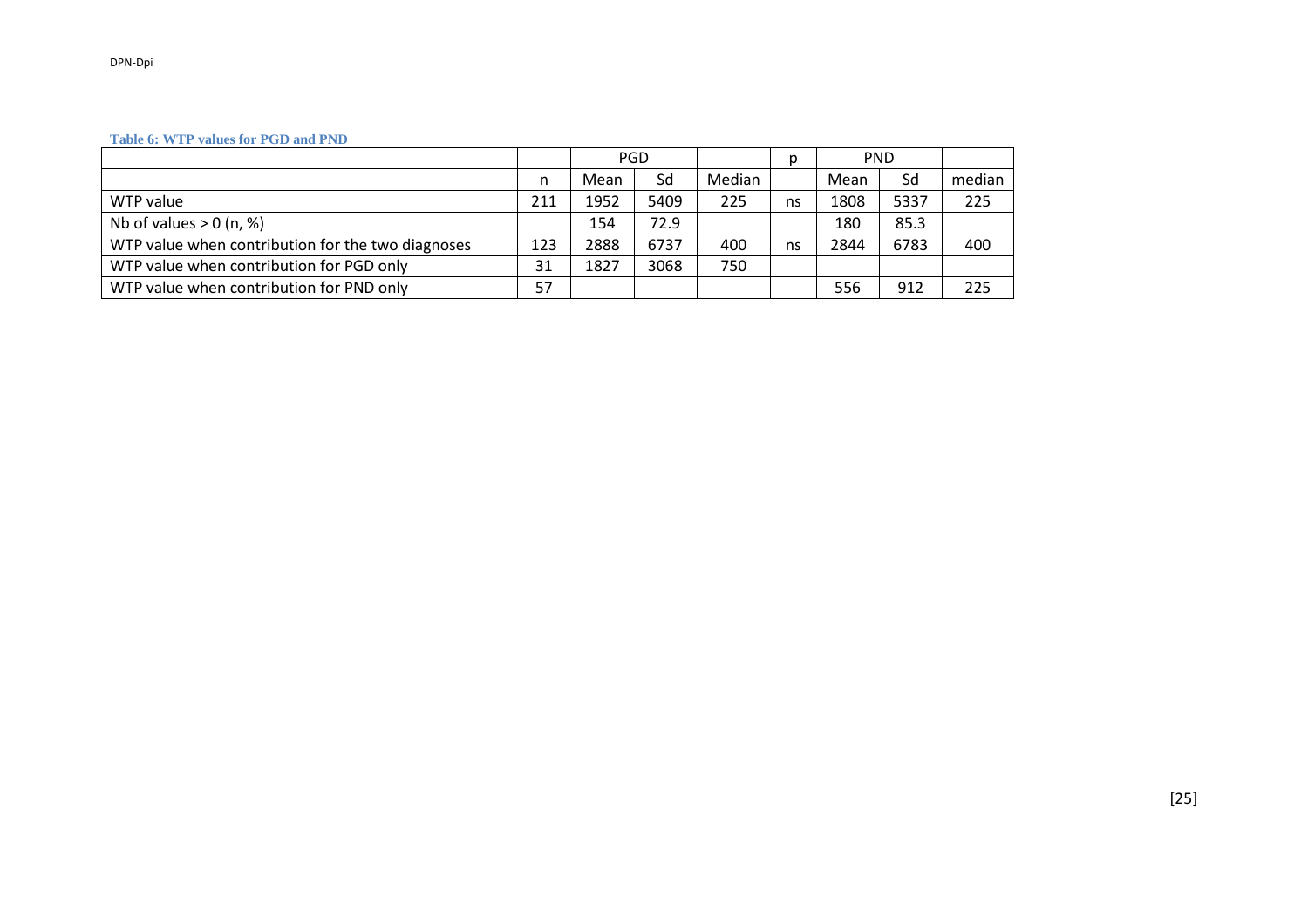#### **Table 7: Univariate analysis for the variation of PGD and PND (n=211)**

| $\mathbf{C}$ the definition of the equation of $\mathbf{C}$ or any $\mathbf{C}$ is $\mathbf{C}$ |            |             |           |       |            |          |                     |       |  |
|-------------------------------------------------------------------------------------------------|------------|-------------|-----------|-------|------------|----------|---------------------|-------|--|
|                                                                                                 | <b>PGD</b> |             |           |       | <b>PND</b> |          |                     |       |  |
|                                                                                                 | n          | Pearson     |           | p     | n          |          | Pearson correlation | p     |  |
|                                                                                                 |            | correlation |           |       |            |          |                     |       |  |
| Age                                                                                             | 204        | 0.154       |           | 0.028 | 204        | 0.178    |                     | 0.011 |  |
| Nber. of children                                                                               | 206        | 0.143       |           | 0.040 | 206        | 0.132    |                     | 0.058 |  |
| Nber. of close relatives with breast and; or ovarian cancer                                     | 204        | 0.016       |           | ns    | 204        | $-0.016$ |                     | ns    |  |
| PGD allow to initiate pregnancy with the quasi certitude                                        |            |             |           |       |            |          |                     |       |  |
| the fetus will not have the mutation                                                            | 209        | 0.140       |           | 0.044 |            |          |                     |       |  |
| PGD allow to avoid a potential decision of TToP                                                 | 209        | 0.062       |           | ns    |            |          |                     |       |  |
| PND by amniocenteses implied a risk of miscarriage                                              |            |             |           |       | 206        | $-0.021$ |                     | ns    |  |
| PND let the initiative of pregnancy to the couple                                               |            |             |           |       | 205        | $-0.185$ |                     | 0.008 |  |
| After a PND the question of TToP will be raised                                                 |            |             |           |       | 204        | 0.172    |                     | 0.014 |  |
|                                                                                                 |            |             |           |       |            |          |                     |       |  |
|                                                                                                 | n          | Mean        | <b>SD</b> | p     | n          | Mean     | <b>SD</b>           | p     |  |
| Sex                                                                                             |            |             |           | 0.094 |            |          |                     | 0.028 |  |
| Male                                                                                            | 53         | 3418.0      | 8025      |       | 53         | 3785     | 8229.0              |       |  |
| Female                                                                                          | 158        | 1459.8      | 4103      |       | 158        | 1145     | 3730                |       |  |
| Monthly household income > 5000 €                                                               | 45         | 5059        | 9531      | 0.009 | 45         | 5154     | 9530                | 0.005 |  |
| Master or doctoral degree                                                                       | 51         | 3657        | 7603      | 0.049 | 51         | 3432     | 7484                | 0.057 |  |
| Being a believer                                                                                | 90         | 1901        | 4963      | ns    | 90         | 1802     | 5001                | ns    |  |
| Has a maternity project                                                                         |            |             |           | 0.003 |            |          |                     | 0.001 |  |
| Yes                                                                                             | 42         | 705         | 1503      |       | 42         | 527      | 926                 |       |  |
| <b>Others</b>                                                                                   | 169        | 2262        | 5961      |       | 169        | 2127     | 5907                |       |  |
| Consider that results have influenced the maternity                                             |            |             |           |       |            |          |                     |       |  |
| project                                                                                         |            |             |           |       |            |          |                     |       |  |
| <b>No</b>                                                                                       | 93         | 1165        | 2599      | 0.041 | 93         | 1053     | 2491                | 0.046 |  |
| Yes and not concerned                                                                           | 118        | 2572        | 6806      |       | 118        | 2403     | 6741                |       |  |
| Health considered as very good to excellent                                                     | 79         | 2296        | 6144      | ns    | 79         | 2416     | 6343                | ns    |  |
| Knowledge of risk transmission                                                                  |            |             |           | 0.001 |            |          |                     | 0.001 |  |
| For father and mother                                                                           | 133        | 2724        | 6631      |       | 133        | 2567     | 6566                |       |  |
| Other                                                                                           | 78         | 636         | 1279      |       | 78         | 514      | 1048                |       |  |
| Prior knowledge of the existence of PGD and/or PND<br>TTP for Down's syndrome                   | 117        | 1705        | 5473      | ns    | 117        | 2083     | 5400                | ns    |  |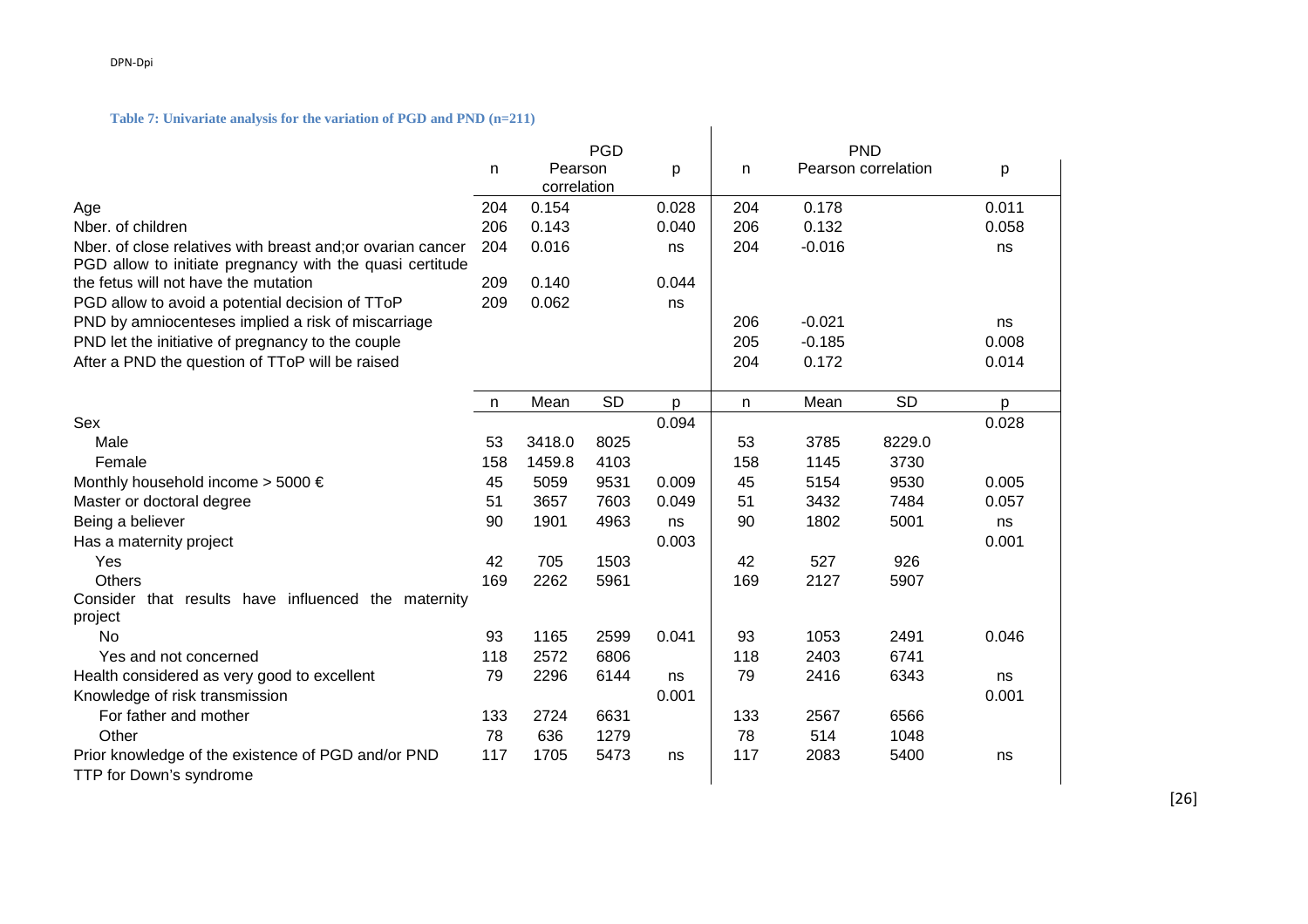| Yes, certainly                                           | 143 | 2504 | 6459  | 0.002 | 143 | 2338 | 6348  | 0.004 |
|----------------------------------------------------------|-----|------|-------|-------|-----|------|-------|-------|
| Yes, rather                                              | 40  | 929  | 1215  | 0.011 | 40  | 777  | 1441  | 0.012 |
| Other                                                    | 28  | 590  | 970   | 0.001 |     | 577  | 1430  | 0.005 |
| TToP BRCA1;2                                             |     |      |       |       |     |      |       |       |
| Yes                                                      | 38  | 4680 | 10104 | 0.052 | 38  | 4647 | 10106 | 0.043 |
| It depends, don't know                                   | 46  | 1676 | 4692  | ns    | 46  | 1702 | 4684  | ns    |
| No                                                       | 127 | 1235 | 2851  | 0.044 | 127 | 997  | 2560  | 0.022 |
| Has experienced miscarriage                              | 20  | 2210 | 6629  | ns    | 20  | 2145 | 6641  | ns    |
| Has experienced VToP                                     | 25  | 668  | 1128  | 0.003 | 25  | 652  | 1002  | 0.005 |
| Has experienced TToP                                     | 3   | 3000 | 3897  | ns    | 3   | 2542 | 4294  | ns    |
| Preference                                               |     |      |       |       |     |      |       |       |
| <b>PND</b>                                               | 77  | 819  | 3603  | 0.008 | 77  | 1121 | 3677  | ns    |
| <b>PGD</b>                                               | 71  | 3051 | 6555  | 0.060 | 71  | 2439 | 6499  | ns    |
| Equivalents                                              | 58  | 1684 | 4518  | ns    | 58  | 1517 | 4440  | ns    |
| Consider that information should be given systematically |     |      |       | 0.020 |     |      |       | 0.067 |
| Yes, totally                                             | 165 | 2254 | 5948  |       | 165 | 2048 | 5860  |       |
| Other                                                    | 46  | 868  | 2459  |       | 46  | 948  | 5860  |       |
| Should wish to access to the diagnosis                   |     |      |       | 0.0   |     |      |       | 0.0   |
| Sure                                                     | 125 | 2985 | 6678  | 0.000 | 165 | 2147 | 5878  | 0.007 |
| Unsure                                                   | 42  | 923  | 2561  | 0.034 | 27  | 1014 | 2894  | ns    |